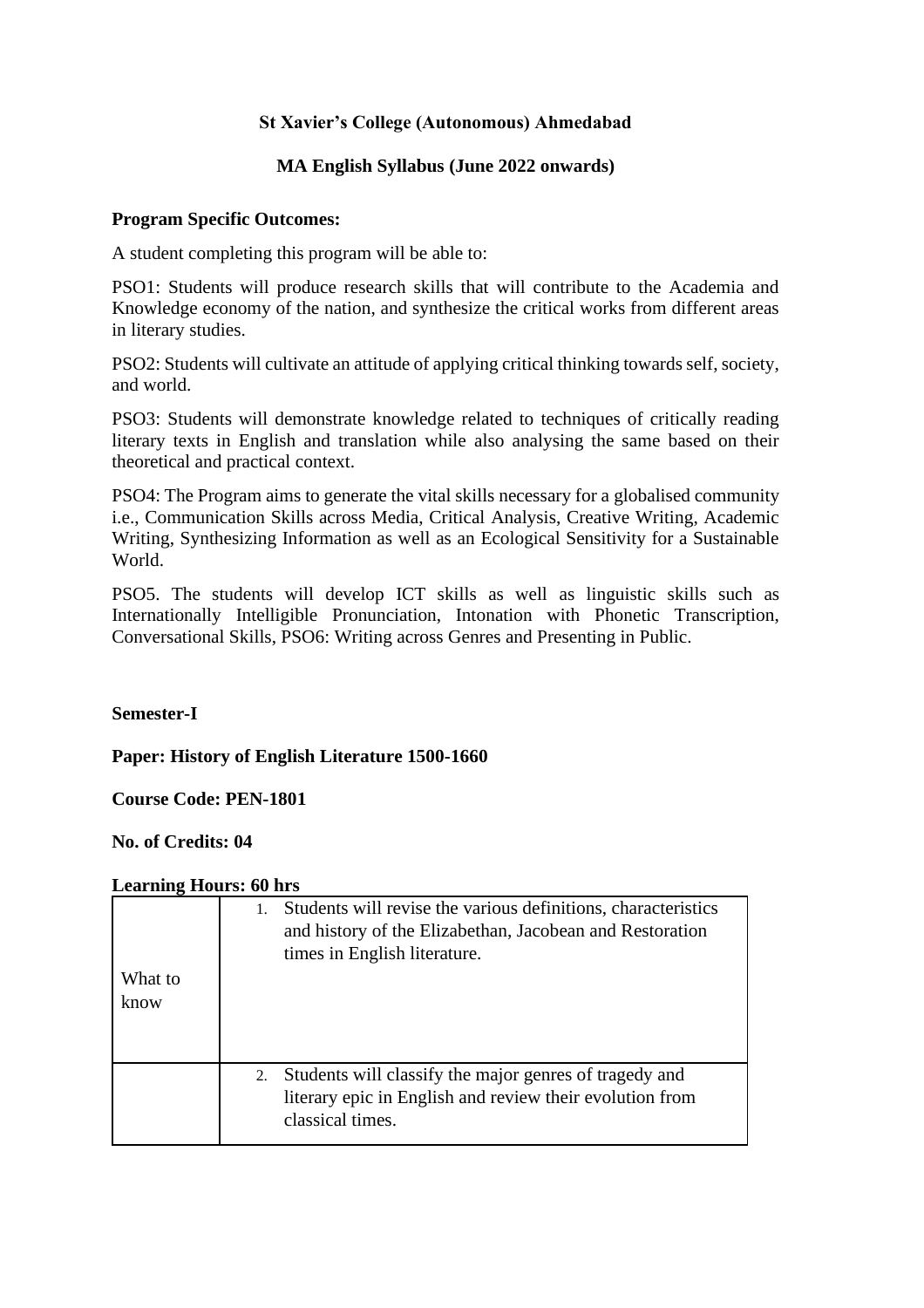| How to<br>know                 | Students will analyse representative critical and fictional<br>3.<br>texts of tragedy and literary epic.                                                                                      |
|--------------------------------|-----------------------------------------------------------------------------------------------------------------------------------------------------------------------------------------------|
|                                | Students will critically read and apply the theoretical<br>4.<br>conventions of writing tragedy and literary epic to fictional<br>texts.                                                      |
| What will<br>be able to<br>do? | Students will critically read selected texts of English tragedy<br>5 <sub>1</sub><br>and literary epic within their socio-political, moral and<br>critical context.                           |
|                                | Students will integrate their understanding of English<br>6.<br>tragedy and epic to develop their own view towards the<br>manifestation of social, individual and psychological<br>struggles. |

**Unit-1:** Theory of Shakespearean Tragedy - AC Bradley: Shakespearean Tragedy 'Lectures I and II' and Lectures on King Lear

**Unit-2:** Shakespeare: *King Lear*

**Unit-3:** The Classical Epic Tradition - CM Bowra:From Virgil to Milton'The Classical Epic Tradition'

**Unit-4:** Milton: *Paradise Lost, Book I*

**Unit-5:** Acquaintances (detailed)

- 1. Spenser: *The Faerie Queen*e b) Marlowe: *Dr. Faustus*
- 2. Sidney: *Arcadia*
- 3. Ben Jonson: *Volpone*
- 4. Thomas Kyd: *The Spanish Tragedy*.

# **Semester-I**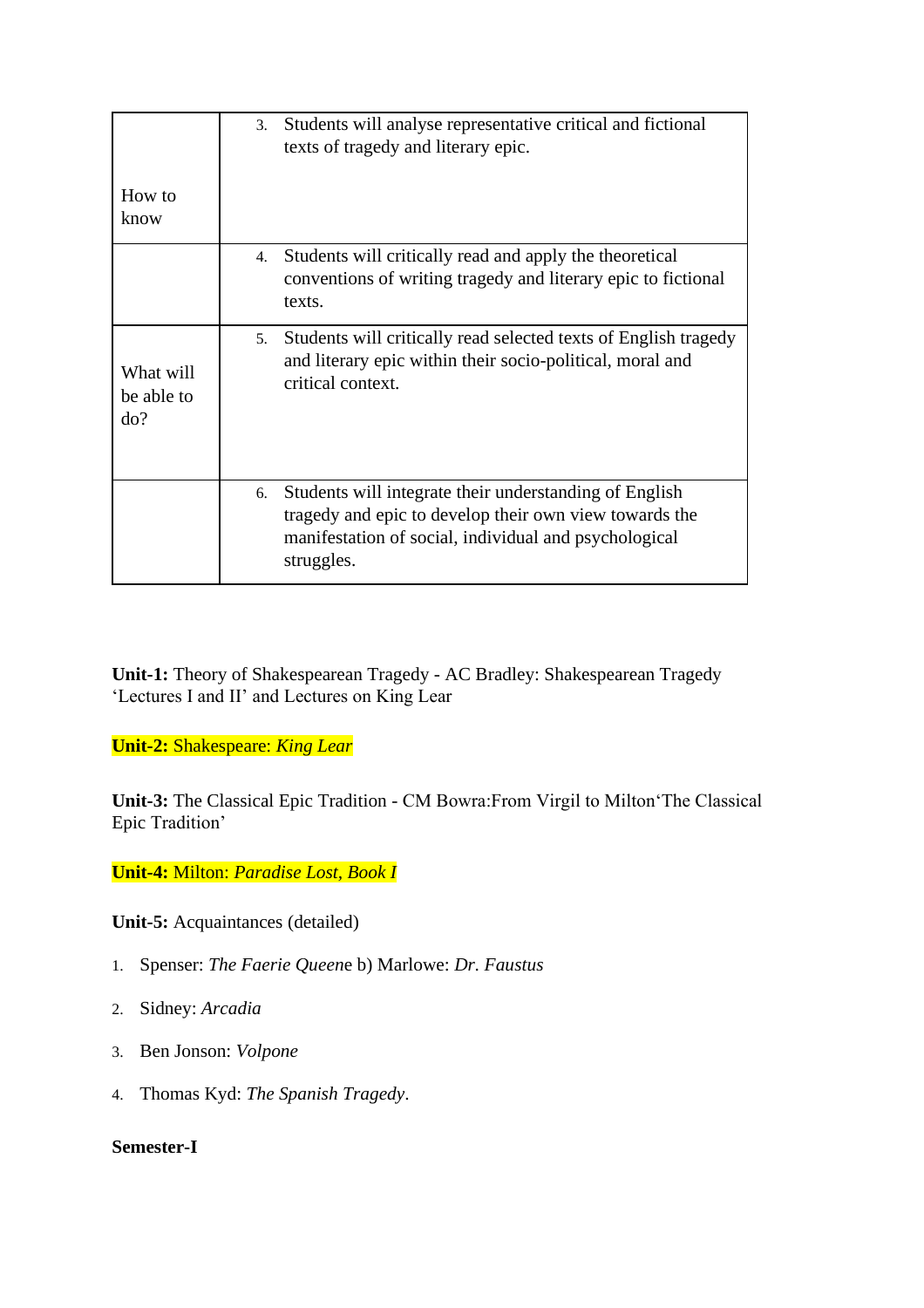# **Paper: Research Methodology**

**Course Code: PEN-1802**

## **No. of Credits: 04**

#### **Learning Hours: 60 hrs**

|            | Identify the elements involved in academic research, its<br>1.  |
|------------|-----------------------------------------------------------------|
|            | types, and importance in graduate studies.                      |
|            |                                                                 |
| What to    |                                                                 |
|            |                                                                 |
| know       |                                                                 |
|            |                                                                 |
|            |                                                                 |
|            |                                                                 |
|            | Distinguish academic writing from general writing and the<br>2. |
|            | conventions of MLA 9 reference style from other styles.         |
|            |                                                                 |
|            | Illustrate the structure of the five-paragraph essay,<br>3.     |
|            | explaining the importance of Introduction, Body paragraphs,     |
|            | and Conclusion in academic essays.                              |
| How to     |                                                                 |
|            |                                                                 |
| know       |                                                                 |
|            | Develop an outline with a CARS model introduction and a<br>4.   |
|            |                                                                 |
|            | list of primary and secondary sources.                          |
|            | Revise outlines.<br>5 <sub>1</sub>                              |
|            |                                                                 |
| What will  |                                                                 |
| be able to |                                                                 |
|            |                                                                 |
| do?        |                                                                 |
|            |                                                                 |
|            |                                                                 |
|            | 6. Plan and write academic essays for journals.                 |
|            |                                                                 |

**Unit 1**: Nature and types of research, Types of research articles and Ethics of research **Unit 2**: Academic Writing v/s General Writing, Mechanics of Academic Writing and **Bibliography** 

**Unit 3**: *Introduction to Academic Writing* by Alex Osmond

**Unit 4:** Entries concerning research documentation:

Creating parenthetical documentation and the relation between parenthetical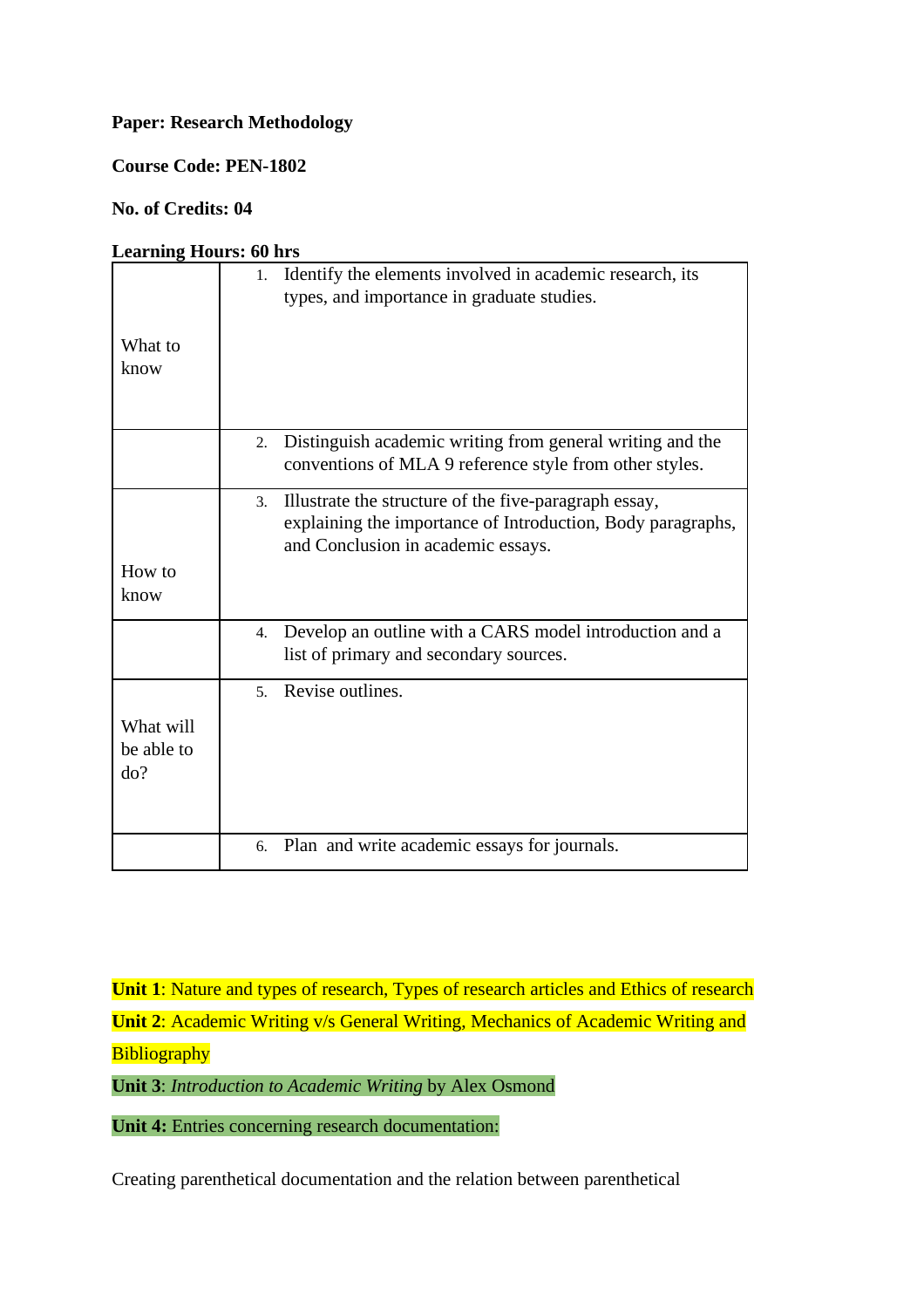reference, Quotations with related bibliographical entry, evaluating print sources, Summarizing, paraphrasing etc. Visual Resources.

### **Semester-I**

## **Paper: History of English Literature 1660-1798**

**Course Code: PEN-1803**

# **No. of Credits: 04**

## **Learning Hours: 60 hrs**

|                                | To help students gain a deeper insight into the literary aspects<br>1.<br>of drama.                                                                    |
|--------------------------------|--------------------------------------------------------------------------------------------------------------------------------------------------------|
| What to<br>know                |                                                                                                                                                        |
|                                | To acquaint students with the dramatic and theatrical<br>2.<br>conventions of Restoration comedy.                                                      |
| How to<br>know                 | To introduce students to the uniqueness of the literary and<br>1.<br>stylistic features of 17th century restoration comedy and<br>restoration tragedy. |
|                                | To develop an understanding of 18th-century British drama<br>2.<br>within its cultural and historical context.                                         |
| What will<br>be able to<br>do? | To identify the canonical 17 <sup>th</sup> century and 18 <sup>th</sup> century British<br>1.<br>literary works.                                       |

**Unit-1:** Development of drama: Restoration Comedy and Tragedy, Sentimental Comedy, Revival of Comedy (Sheridan and Goldsmith).

Pramod Nayar: *A History of English Literature* (Chapter 6)

Recommended reading: Allardyce Nicoll: *British Drama* "Chapter IV"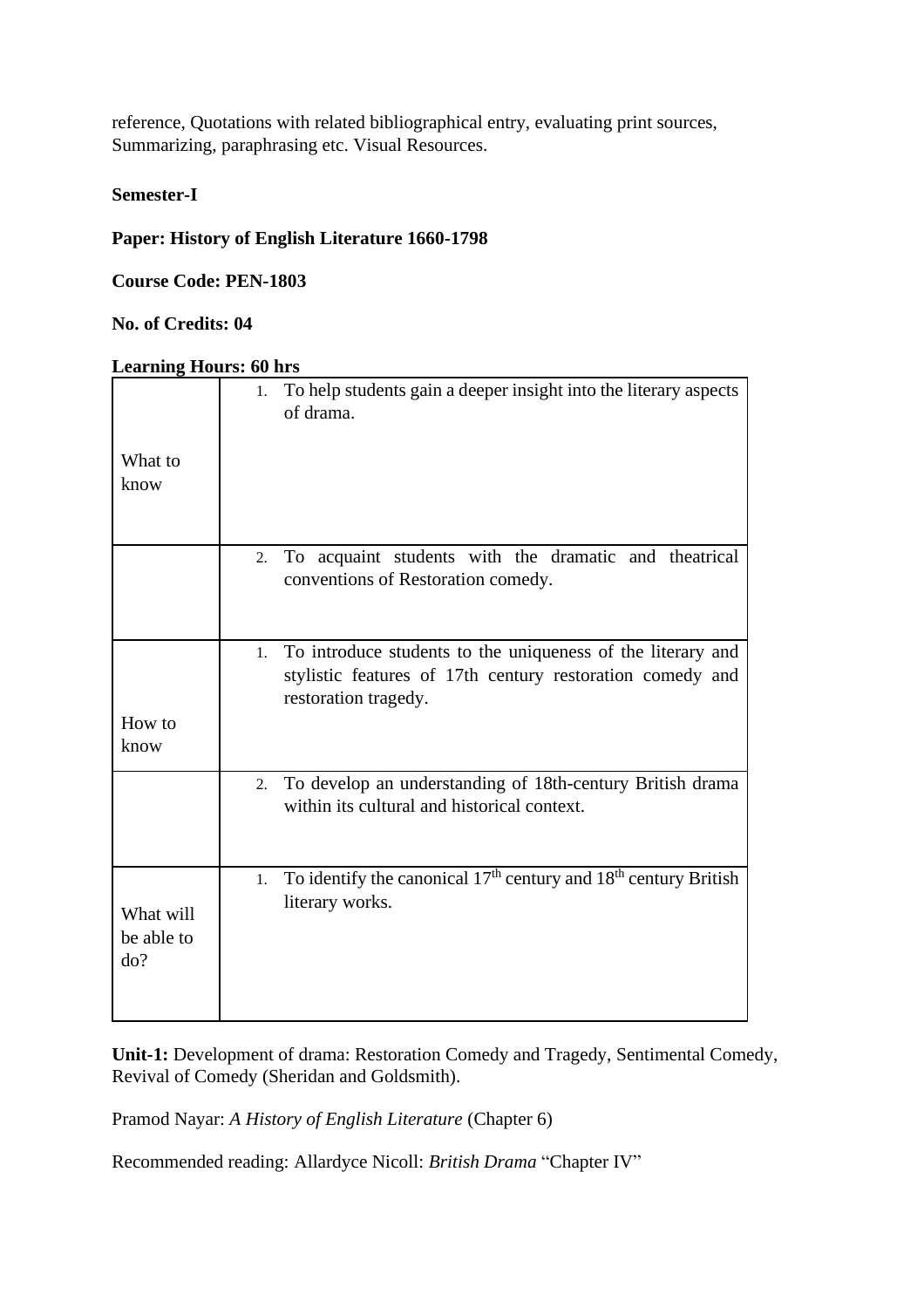**Unit-2:** John Dryden: *All for Love*.

**Unit -3:** Congreve: *The Way of the World*.

**Unit-4:** Sheridan: *The Rivals*.

**Unit-5:** Acquaintances (detailed)

- 1. Pope: *The Rape of the Lock*
- 2. Defoe: *Robinson Crusoe*
- 3. Swift: *Gulliver's Travels*
- 4. Richardson: *Pamela*
- 5. Goldsmith: "The Deserted Village"

## **Semester-I**

### **Paper: Women's Writing**

**Course Code: PEN-1804**

**No. of Credits: 04**

|                 | 1. To interpret literary works by women at an advanced<br>postgraduate level.                                     |
|-----------------|-------------------------------------------------------------------------------------------------------------------|
| What to<br>know |                                                                                                                   |
|                 | 2. To acquaint the students with the multifaceted literature by<br>women of the world.                            |
|                 | 1. To understand different forms of literature: poetry, fiction,<br>short fiction and critical writings by women. |
| How to<br>know  |                                                                                                                   |
|                 | To identify, describe, and analyze major themes and issues<br>regarding the role of gender in literature.         |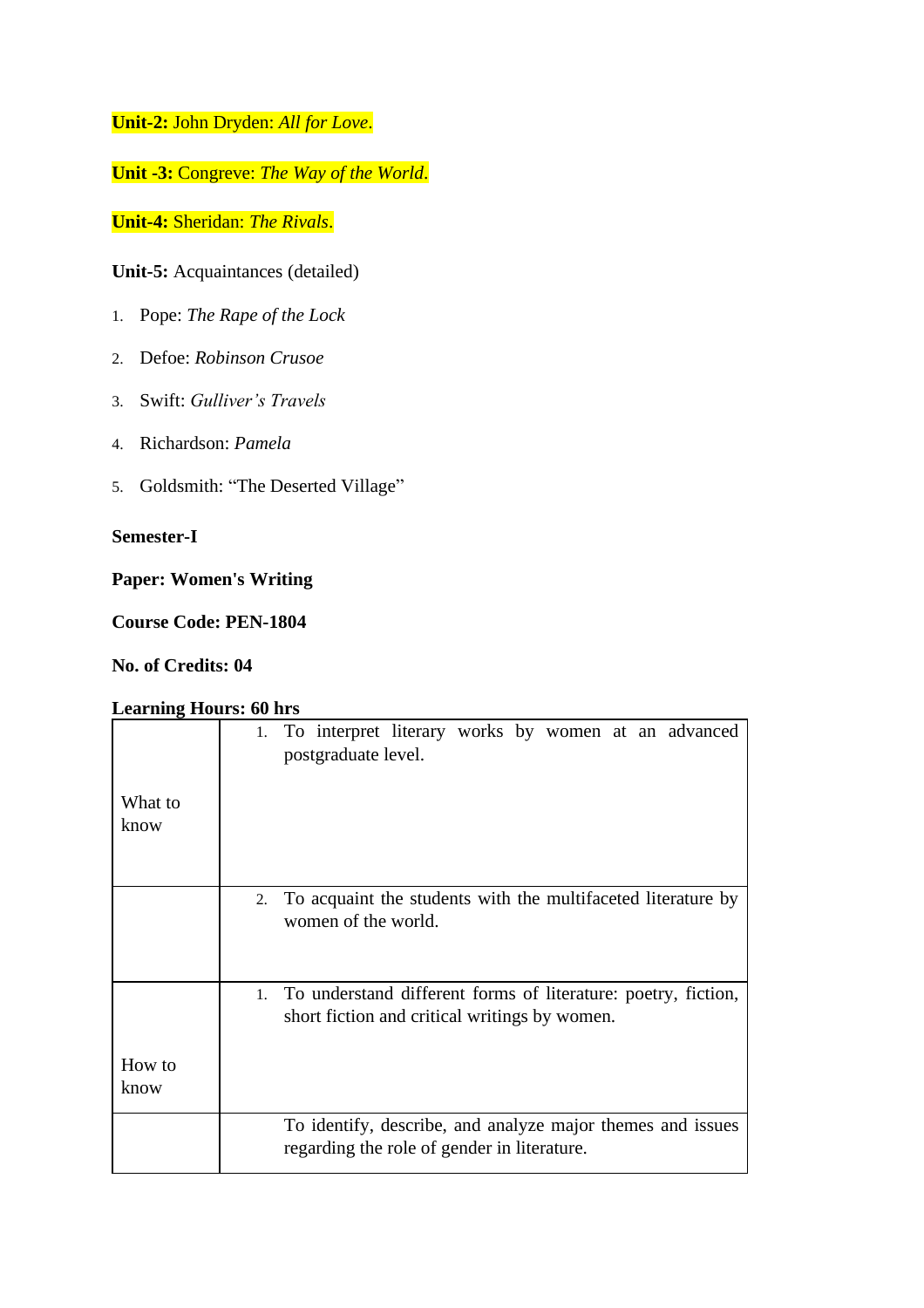| What will<br>be able to<br>do? | 1. To understand women's literary history, women's studies and<br>feminist criticism. |
|--------------------------------|---------------------------------------------------------------------------------------|

**Unit-1:** Susie Tharu and K. Lalitha's *Women Writing in India: 600 B.C. to* Present "Introduction

**Unit-2:** Virginia Woolf: *A Room of One's Own*.

**Unit-3:** Muddupalani: "Rādhikā-sāntvanam"

**Unit-4:** Barbara Smith: *Toward a Black Feminist Criticism* and Toni Morrison: *The Bluest Eye*.

**Unit-5:** Acquaintances (detailed)

- 1. Shashi Deshpande: *Moving On*
- 2. Kiran Desai: *The Inheritance of Loss*
- 3. Kundanika Kapadia: *Seven Steps in the Sky*
- 4. Ismat Chugtai: "The Quilt"
- 5. "Ecriture Feminine"

## **Semester-I**

### **Paper: Literature from the Margins**

**Course Code: PEN-1805B**

#### **No. of Credits: 04**

|                 | To acquaint students with marginalization, both in terms of<br>1.<br>identity and location. |
|-----------------|---------------------------------------------------------------------------------------------|
| What to<br>know |                                                                                             |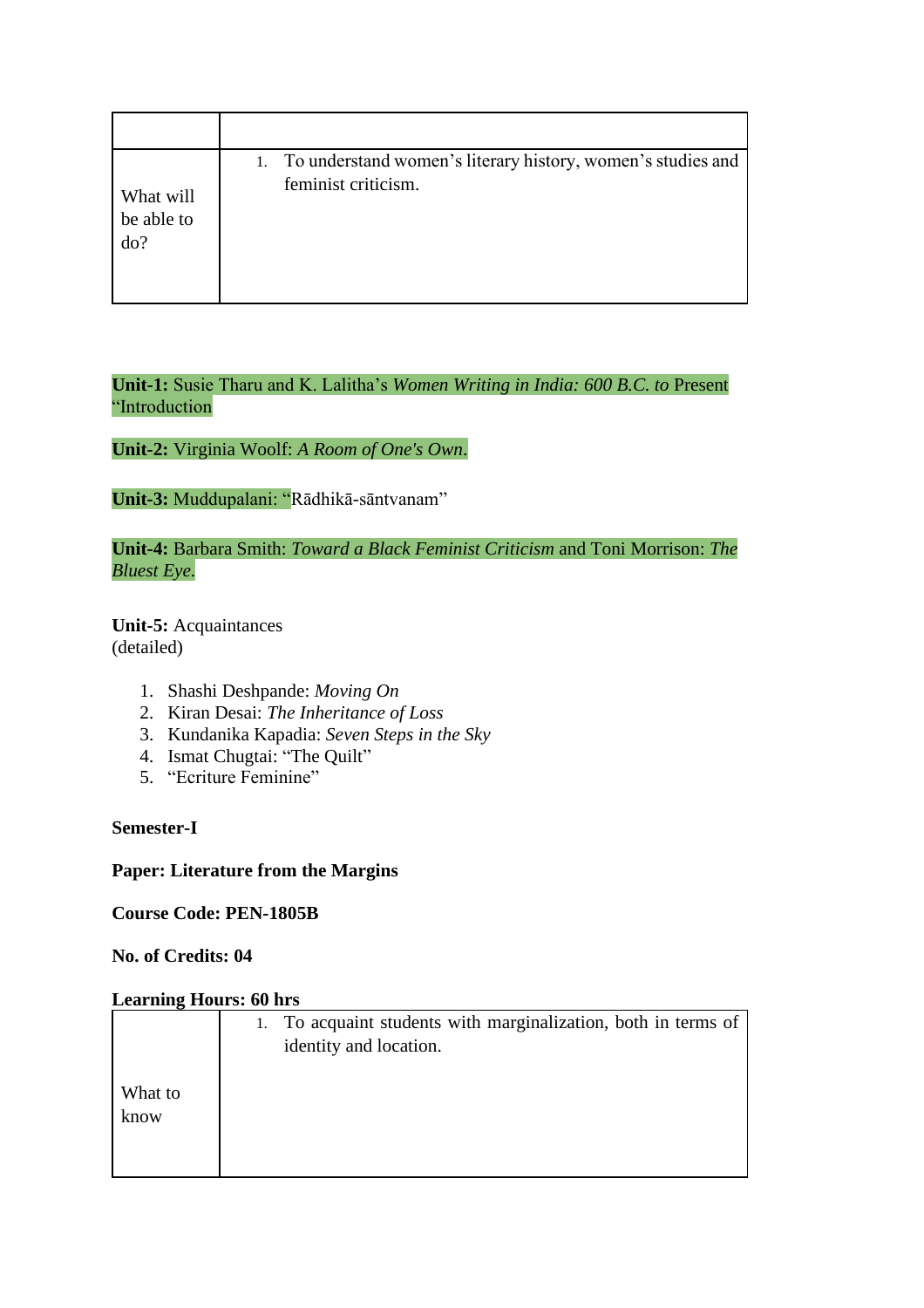|                                | 2. To discuss issues of nationality, gender, sexuality, and race<br>through the perspective of the marginalized.                                                       |  |
|--------------------------------|------------------------------------------------------------------------------------------------------------------------------------------------------------------------|--|
|                                | To sensitize students with marginalization and subjugation of<br>3.<br>women.                                                                                          |  |
| How to<br>know                 |                                                                                                                                                                        |  |
|                                | 4. To analyze the "binary relationship" of the subaltern and<br>ruling classes, and thus identify the interplay of dominance<br>and subordination in colonial systems. |  |
| What will<br>be able to<br>do? | 5. To provide a conceptual and theoretical understanding of<br>issues of exclusion, marginalization and inequalities.                                                  |  |

# **Unit-1:** Mamang Dai: *The Black Hill*

**Unit-2:** Dangle: *Poisoned Bread*

Selected texts: Baburao Bagul's "Mother" and Kumud Pawde, "The Story of My Sanskrit"

**Unit-3:** Gayatri Spivak: "Can the Subaltern Speak?"

**Unit-4:** Ganesh Devy: *Painted Words*

Selected texts: Mahashweta Devi's "Makar Savar" and "Kunkana Ramayan"

**Unit-5:** Acquaintances: Gloria Anzaldua: *Borderlands/La Frontera*

Trinh Minh-ha: *'No Master Territories'*

Zora Neale Hurston: *Their Eyes Were Watching God*

Jenette Winterson: *Oranges Are Not the Only Fruit*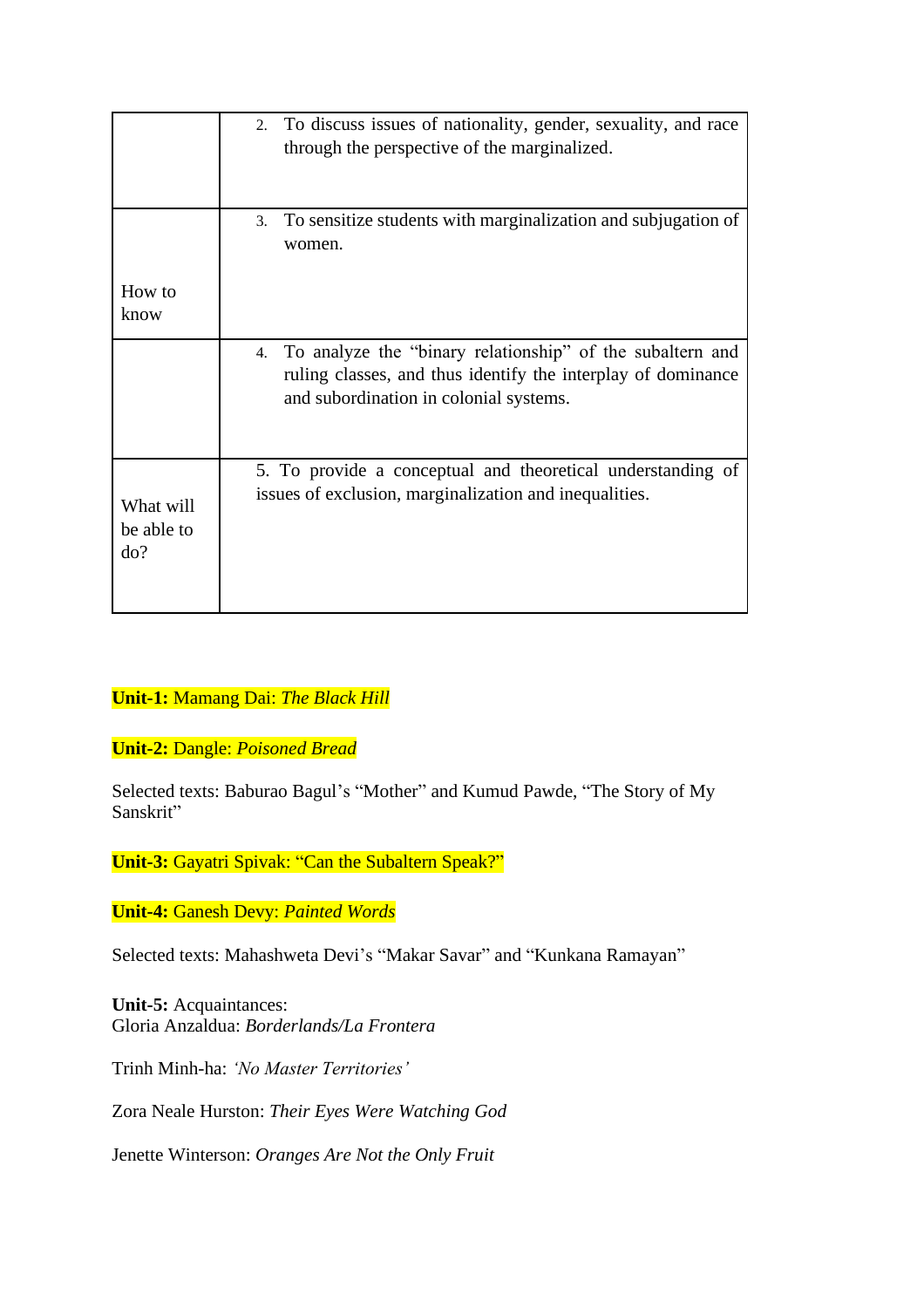Ntozake Shange: *For colored girls who have considered suicide*.

**Semester-I**

# **Paper: Seminar Paper**

# **Course Code: PEN-1806**

**No. of Credits: 04**

# **Learning Hours: 60 hrs**

Research paper outline

**Semester-II**

# **Paper: History of English Literature: 1798-1900**

**Course Code: PEN-2801**

**No. of Credits: 04**

| What to<br>know | To demonstrate familiarity with the major themes and<br>1.<br>characteristics of the Romantic and Victorian age. |
|-----------------|------------------------------------------------------------------------------------------------------------------|
|                 | To familiarize students with the different writing styles of<br>2.<br>Romantic and Victorian age.                |
|                 | To develop critical and analytical ability in reading (late)<br>3.<br>eighteenth and nineteenth century poetry   |
| How to<br>know  |                                                                                                                  |
|                 | To critically analyse the history of English novel.<br>4.                                                        |
|                 | To evaluate major poetical works of Keats, Shelley and<br>5 <sub>1</sub><br>Blake.                               |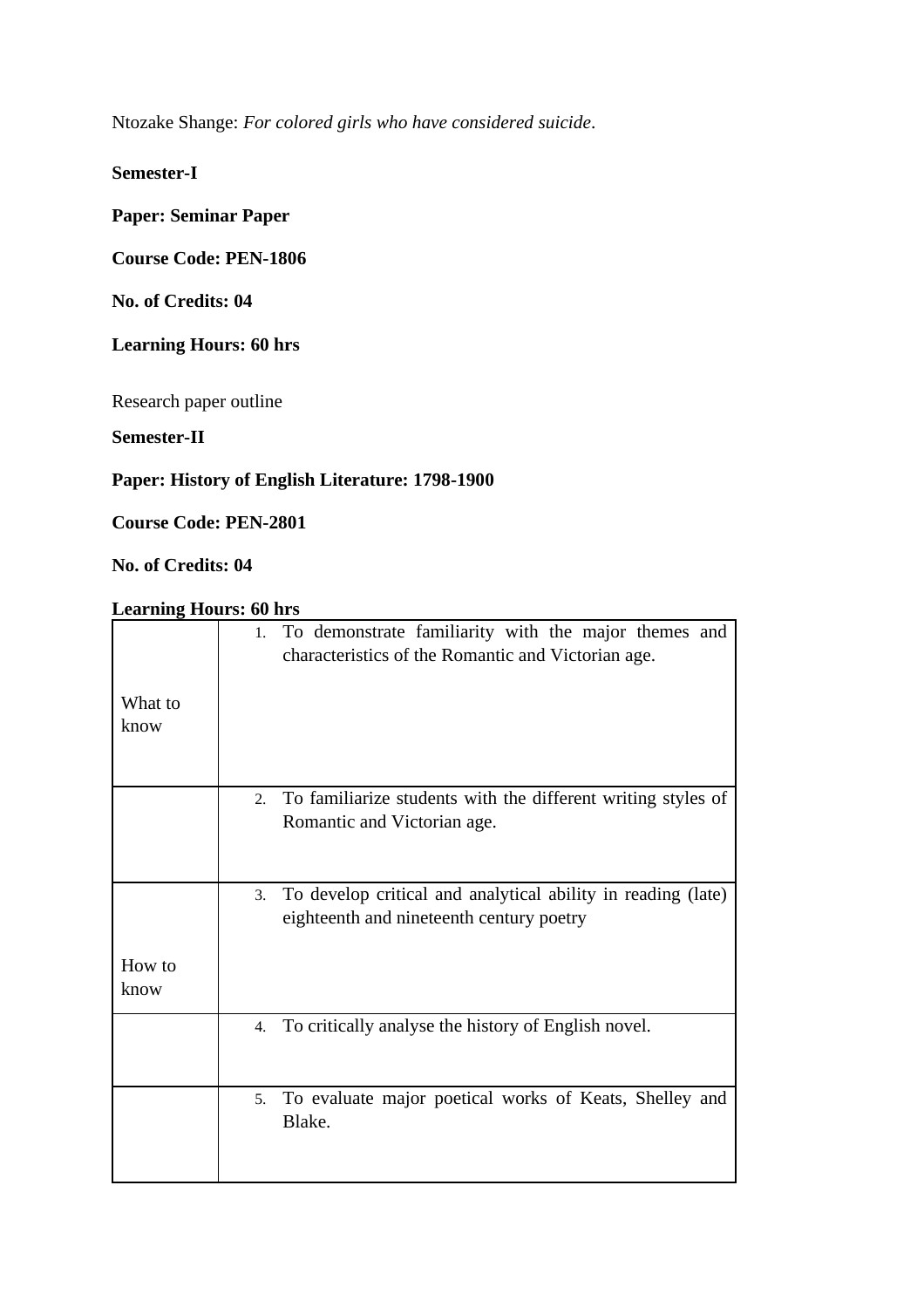| What will                |  |  |  |
|--------------------------|--|--|--|
| be able to $\frac{1}{2}$ |  |  |  |
|                          |  |  |  |
|                          |  |  |  |
|                          |  |  |  |

**Unit-1:** P.B. Shelley: Defense of Poesy

**Unit-2:** Selected poems by Keats, Shelley and Blake

1. Ode on a Grecian Urn 2. Eve of St. Agnes 3. Ode to Psyche 4. Love's Philosophy 5. Adonais 6. To Autumn 7. Tyger, Tyger 8. The Chimney Sweeper 9. London 10. Jerusalem

**Unit-3:** Walter Allen: *The English Novel*

**Unit-4:** *The Picture of Dorian Gray*

**Unit-5:** Acquaintances (detailed)

- 1. Jane Austen: *Emma*
- 2. Charles Dickens: *Oliver Twist*
- 3. Byron: *Don Juan*
- 4. Charles Lamb: *Essays of Elia*
- 5. Charlotte Bronte: *Jane Eyre*

**Semester-II**

### **Paper: History of English Literature: 1900-present**

**Course Code: PEN-2802**

**No. of Credits: 04**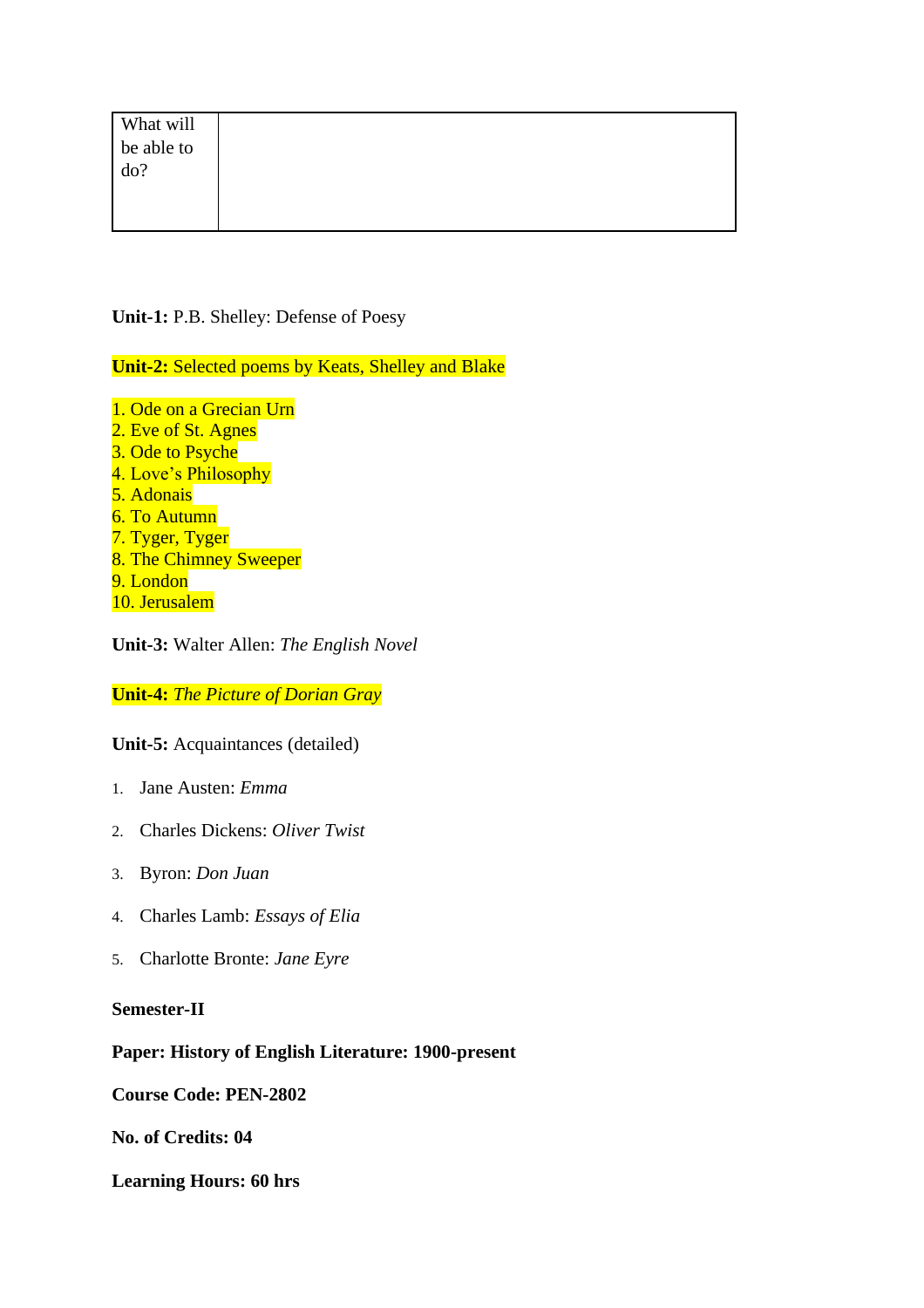| What to<br>know                | To analyze the variety of styles and themes exemplifying<br>1.<br>poetry written in the 20th century.                                                                                                                         |
|--------------------------------|-------------------------------------------------------------------------------------------------------------------------------------------------------------------------------------------------------------------------------|
|                                | To understand the historical and cultural contexts that have<br>2.<br>influenced the evolution of "modern" poetic form.                                                                                                       |
|                                | To evaluate the decay and decadence of morality and human<br>3.<br>values in the modern age.                                                                                                                                  |
| How to<br>know                 |                                                                                                                                                                                                                               |
|                                | To read and interpret representative writings of the 20th<br>4.<br>century.                                                                                                                                                   |
| What will<br>be able to<br>do? | To familiarise students with crucial events like the two<br>5 <sub>1</sub><br>world wars, the holocaust, decolonisation, migration,<br>economic crisis (the Great Depression), and so forth,<br>reflected through literature. |

**Unit-1:** Socio-Political and Intellectual Background - Pelican Guide Volume VII:

'Introduction'

**Unit-2:** Virginia Woolf: *To the Lighthouse*

**Unit-3: Gwyneth Lewis: Selections** 

**Unit-4:** Philip Larkin: *High Windows*.

**Unit-5:** Acquaintances (detailed)

- 1. D H Lawrence *The Rainbow*
- 2. Harold Pinter: *Homecoming*
- 3. Ted Hughes: *The Hawk in the Rain*
- 4. Russell: *Education and Social Order*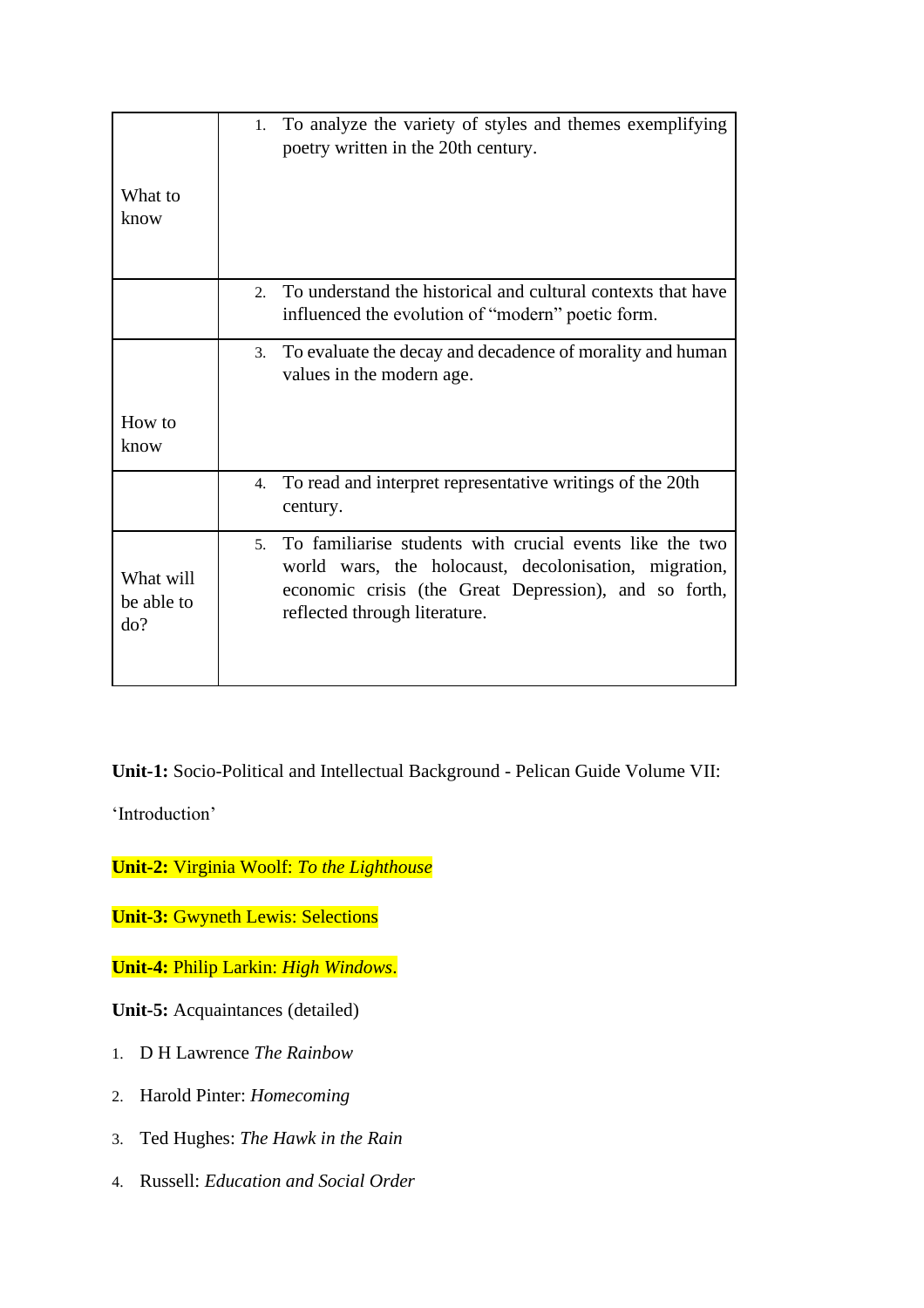5. Rainer Rilke: *Sonnets to Orpheus*

# **Semester-II**

**Paper: American Literature**

**Course Code: PEN-2803**

### **No. of Credits: 04**

# **Learning Hours: 60 hrs**

|         | 1. | To identify and describe distinct literary characteristics of American<br>literature.                                                                         |
|---------|----|---------------------------------------------------------------------------------------------------------------------------------------------------------------|
| What    |    |                                                                                                                                                               |
| to      |    |                                                                                                                                                               |
| know    |    |                                                                                                                                                               |
|         |    |                                                                                                                                                               |
|         | 2. | To help students identify and discuss the roles which gender, race, age,                                                                                      |
|         |    | class, ethnicity, and geography have played in creating American<br>literature.                                                                               |
|         | 3. | To acquaint students with the prominent American literary movements.                                                                                          |
|         |    |                                                                                                                                                               |
| How to  |    |                                                                                                                                                               |
| know    |    |                                                                                                                                                               |
|         | 4. | To help students demonstrate knowledge of the development of<br>characteristic forms or styles of expression during different American<br>historical periods. |
|         | 5. | To introduce students to prominent American literary poetical works and                                                                                       |
| What    |    | novel.                                                                                                                                                        |
| will be |    |                                                                                                                                                               |
| able to |    |                                                                                                                                                               |
| do?     |    |                                                                                                                                                               |
|         |    |                                                                                                                                                               |
|         |    |                                                                                                                                                               |

**Unit-1:** American Renaissance.

**Unit-2:** Hawthorne: *The Scarlet Letter*.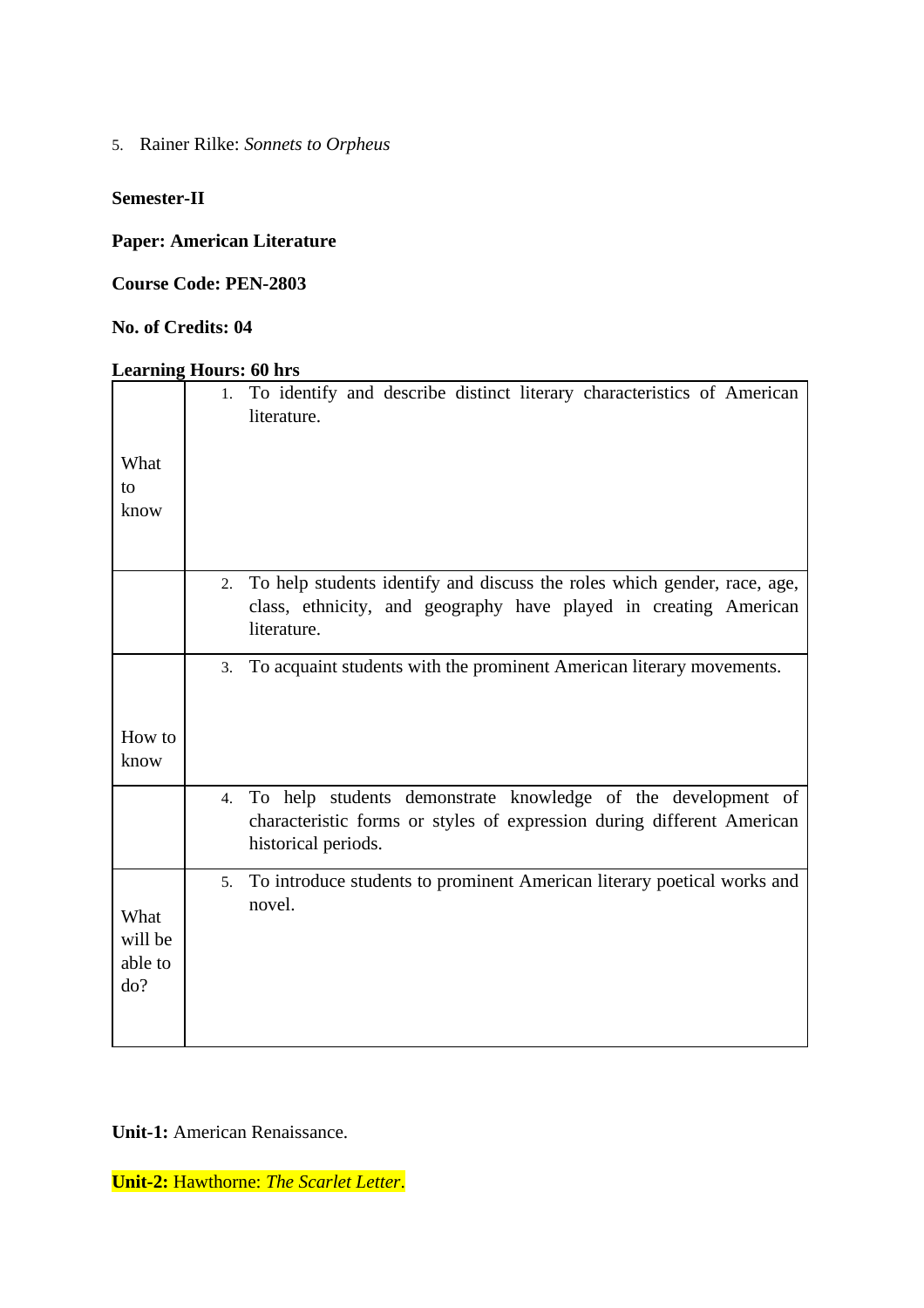**Unit-3:** Harlem Renaissance, Beat Movement

**Unit-4:** Langston Hughes: Selected Poems

- 1. Let America Be America Again
- 2. I, Too, Sing America
- 3. Dream Deferred
- 4. The Negro Mother
- 5. The Negro Speaks of Rivers
- 6. Quiet Girl
- 7. Night Funeral in Harlem
- 8. The Weary Blues
- 9. Still Here
- 10. Life is Fine.

**Unit-5:** Acquaintances (detailed)

- 1. Maya Angelou *I Know Why the Caged Bird Sings*
- 2. Emerson: "Brahma"
- 3. Alice Walker: *The Color Purple*
- 4. Lorraine Hansbury: *A Raisin in the Sun*
- 5. Sylvia Plath: *Ariel*

#### **Semester-II**

### **Paper: Indian Literature in English**

**Course Code: PEN-2804**

### **No. of Credits: 04**

|  |          |  | 1. To critically analyse the relationship between myth and |  |  |
|--|----------|--|------------------------------------------------------------|--|--|
|  | fiction. |  |                                                            |  |  |
|  |          |  |                                                            |  |  |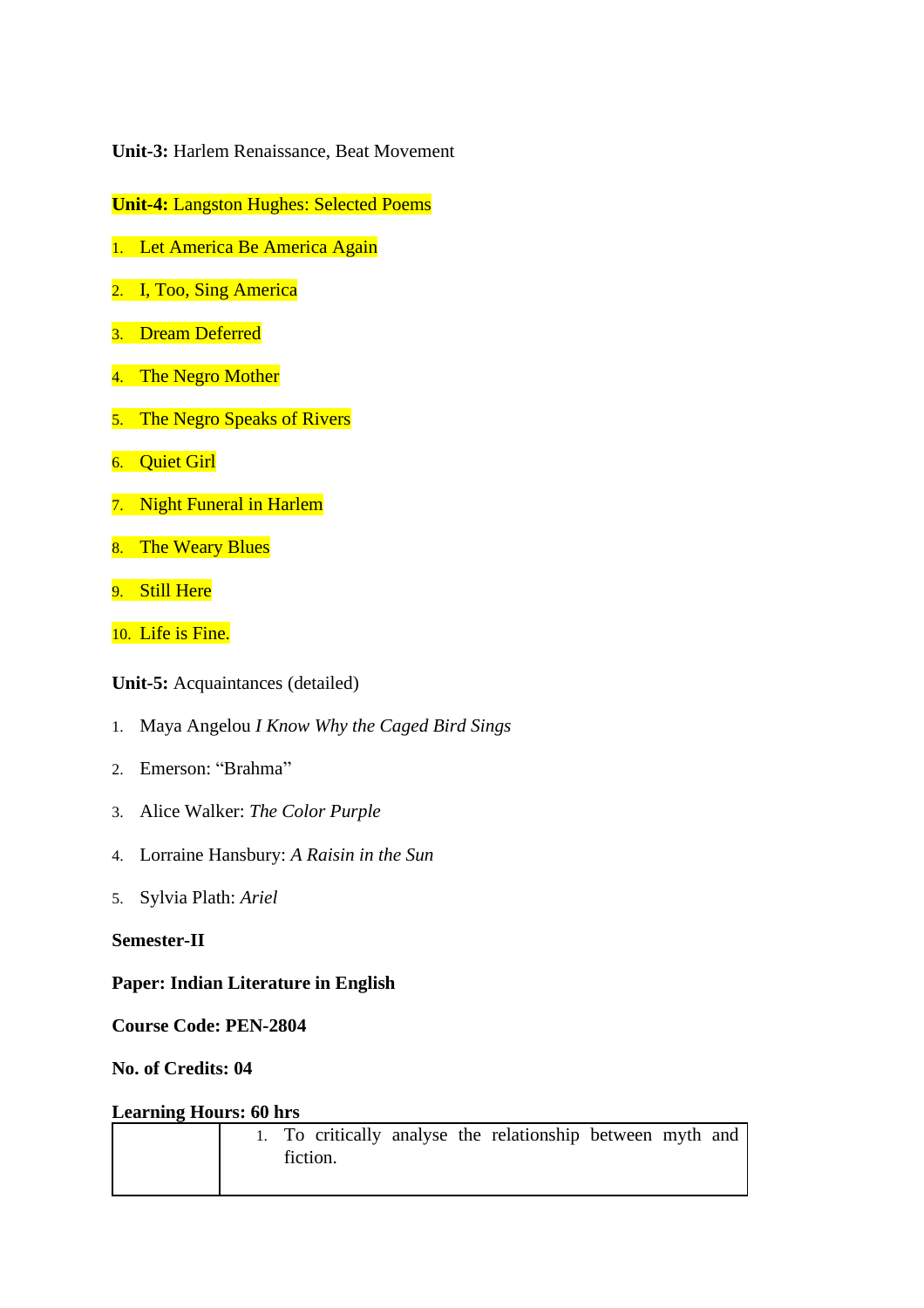| What to<br>know                |                                                                                                                                                                        |
|--------------------------------|------------------------------------------------------------------------------------------------------------------------------------------------------------------------|
|                                | 2. To evaluate culture, identity, history, constructions of nation,<br>and gender politics.                                                                            |
|                                | demonstrate, through discussion and writing,<br>To<br>3.<br>an<br>understanding of significant cultural and societal issues<br>presented in Indian English literature. |
| How to<br>know                 |                                                                                                                                                                        |
|                                | 4. To understand literary concepts and the underlying aesthetics<br>of Indian Writing in English.                                                                      |
| What will<br>be able to<br>do? | To emphasize the importance of major Indian novelists in<br>5 <sub>1</sub><br>English.                                                                                 |

**Unit-1:** Frye: "Myth, Fiction, Displacement"

**Unit-2:** *Ghashiram Kotwal* by Vijay Tendulkar

**Unit-3:** Indian Novelists in English M K Naik

**Unit-4:** Arundhati Roy: *The God of Small Things*

**Unit-5:** Acquaintances

- 1. Raja Rao: *Kanthapura*
- 2. Anita Desai: *Cry, the Peacock*
- 3. Shashi Deshpande: *That Long Silence*
- 4. Sowendra Hansda: *The Adivasi will not Dance*
- 5. Arundhati Roy: *The Ministry of Utmost Happiness*.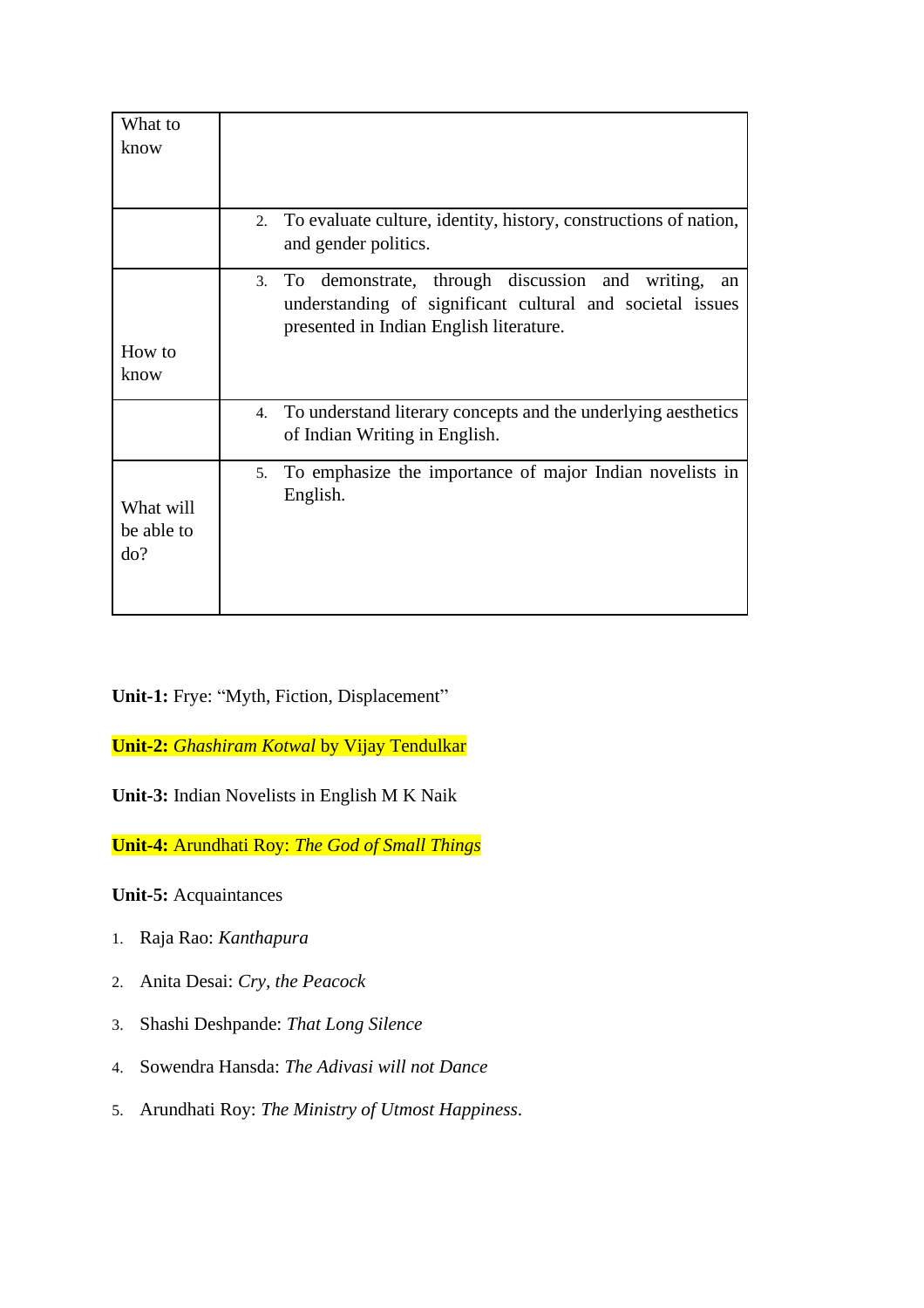**Course Code: PEN-2805B**

**No. of Credits: 04**

### **Learning Hours: 60 hrs**

|                 | To define major narrative features and elements of narrative<br>1.<br>theory. |
|-----------------|-------------------------------------------------------------------------------|
| What to<br>know |                                                                               |
|                 |                                                                               |
|                 | 2. To create ability to apply the theoretical tools provided by the           |
|                 | course to a variety of narrative texts.                                       |
|                 |                                                                               |
|                 |                                                                               |
|                 |                                                                               |
|                 | 3. To understand various genre conventions as well as major                   |
|                 | characteristics of realist, modernist, and postmodernist<br>narrative styles. |
|                 |                                                                               |
| How to          |                                                                               |
| know            |                                                                               |
|                 |                                                                               |
|                 | 4. To facilitate creative thinking about narratives.                          |
|                 |                                                                               |
| What will       |                                                                               |
| be able to      |                                                                               |
| do?             |                                                                               |
|                 |                                                                               |
|                 |                                                                               |
|                 |                                                                               |

# Unit-1 and Unit-2 : Narrative theory

- 1. Paul Cobley: Narrative (New Critical Idiom)
- 2. Mieke Bal: *Narratology* (Sections)

**Unit-3:** Emily Bronte: *Wuthering Heights*.

**Unit-4:** Alice Walker: *By the Light of My Father's Smile.*

**Unit-5:** Acquaintances: Italo Calvino: *If on a Winter's Night…* Propp: *Morphology of the Folk Tale*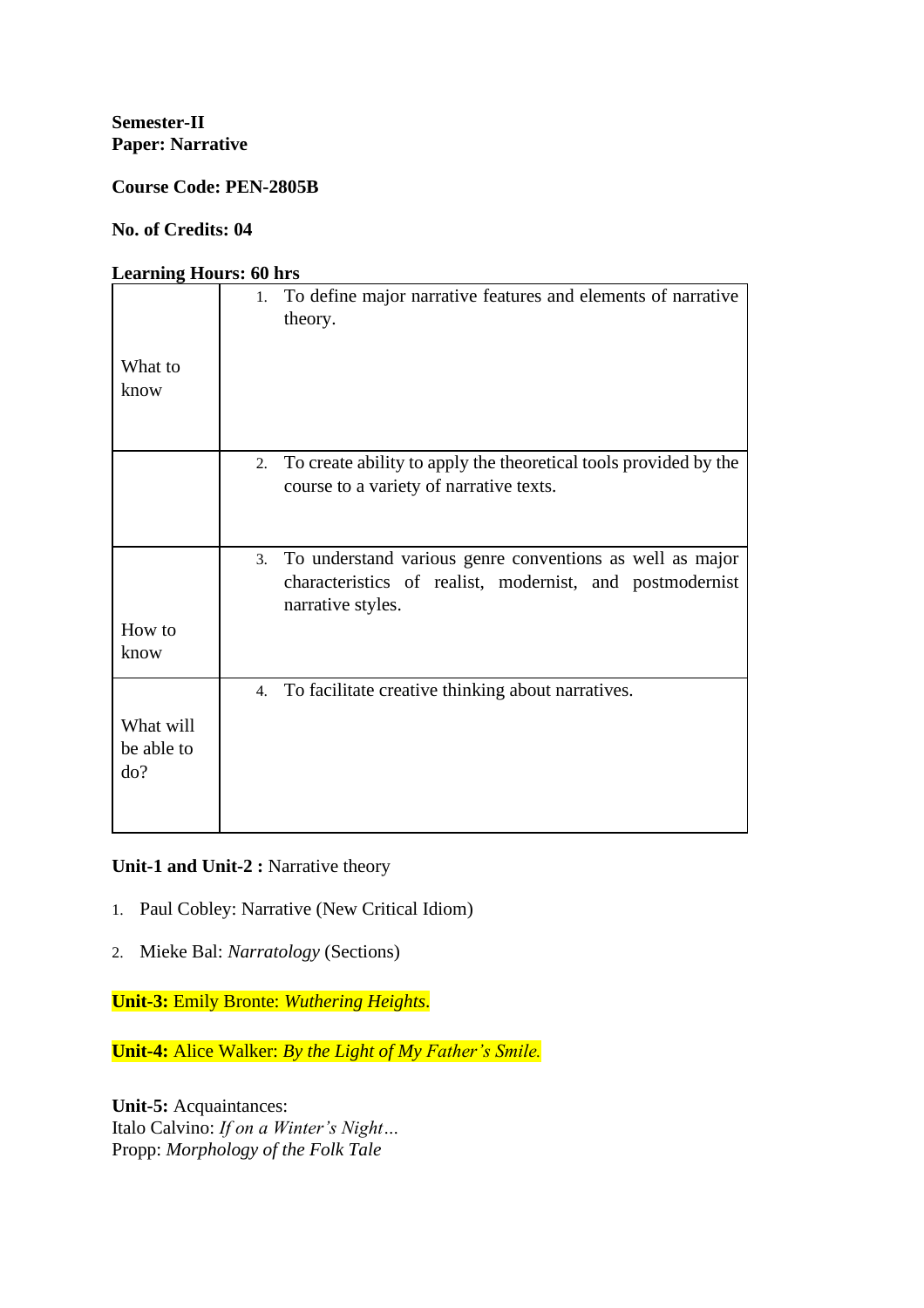Vladimir Bulgakov: *The Master and Margarita* Todorov: *Structural Analysis of Narrative* Marquez: *One Hundred Years of Solitude*

**Semester-II**

**Paper: Seminar**

**Course Code: PEN-2806**

**No. of Credits: 04**

**Learning Hours: 60 hrs**

**Research Paper**

**Semester III**

**Paper: World Drama**

**Course Code: PEN-3801**

**No. of Credits: 04**

|                 | 1. To evaluate different drama genres and understand their<br>intricacies and complexities.                                                         |
|-----------------|-----------------------------------------------------------------------------------------------------------------------------------------------------|
| What to<br>know |                                                                                                                                                     |
|                 | 2. To encourage students to perform scenes from the dramas,<br>enhancing public speaking, collaboration, and interpretation<br>skills.              |
|                 | To understand dramas written across diverse historical and<br>$\mathcal{E}$<br>geographic locations, that deal with social and political<br>issues. |
| How to<br>know  |                                                                                                                                                     |
|                 | 4. To analyze dramas through various perspectives and initiate<br>a discourse.                                                                      |
|                 | To identify the elements of drama, such as form, symbol,<br>5.<br>theme, dialogue, stage directions and character.                                  |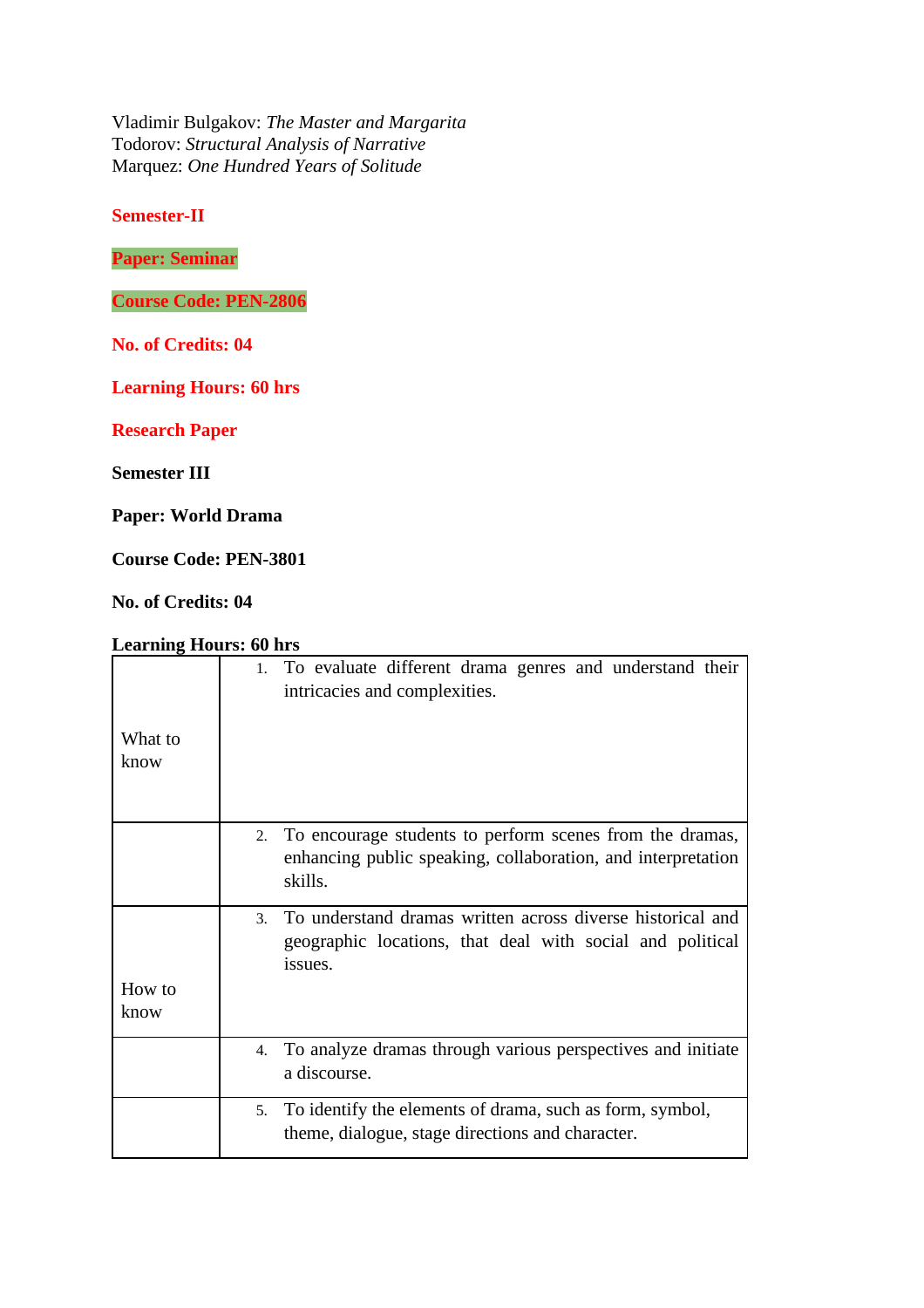| What will      |  |  |  |
|----------------|--|--|--|
| be able to do? |  |  |  |
|                |  |  |  |
|                |  |  |  |
|                |  |  |  |

**Unit-1:** Martin Esslin: "Theatre of the Absurd"

**Unit-2:** Beckett: *Waiting for Godot*

**Unit-3:** Bigsby: Modern American Drama (Introduction and section on Miller) and Arthur Miller: *All My Sons.*

**Unit-4:** Ngugi wa Thiongo'o *I will Marry when I want*

**Unit-5:** Acquaintances

- 1. Luigi Pirandello: *Six Characters in Search of an Author*
- 2. Bertolt Brecht*: Mother Courage*
- 3. Sudraka: *The Little Clay Cart*
- 4. Behn: *The Rover*
- 5. Genet: *The Balcony*

### **Semester III**

### **Paper: World Classics in Translation**

**Course Code: PEN-3802**

**No. of Credits: 04**

|         | 1. To analyse literary texts in English translation in terms of |
|---------|-----------------------------------------------------------------|
|         | their main stylistic and thematic features.                     |
|         |                                                                 |
| What to |                                                                 |
| know    |                                                                 |
|         |                                                                 |
|         |                                                                 |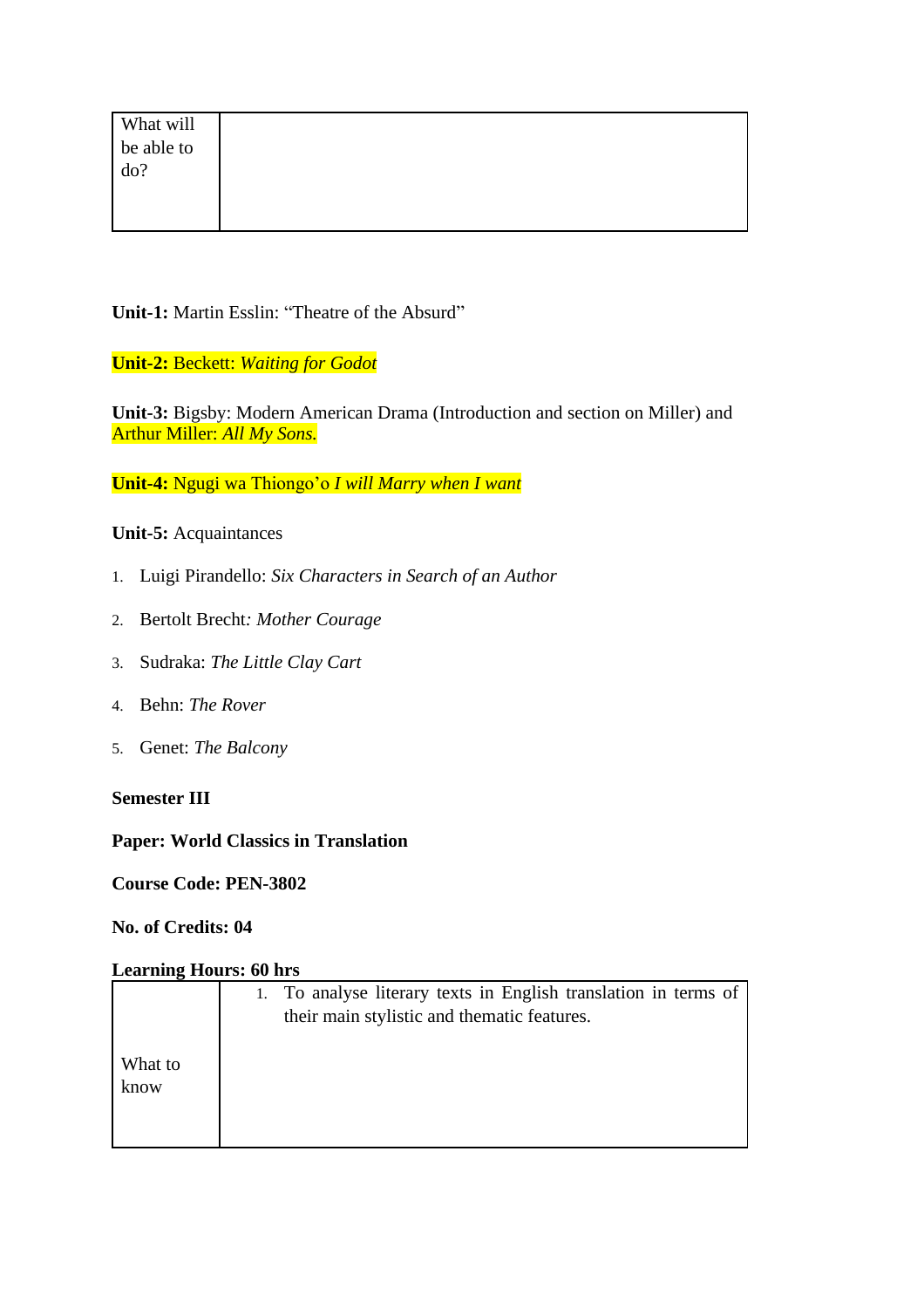|                                | 2. To help students understand the various nuances<br>of<br>translation.                                       |
|--------------------------------|----------------------------------------------------------------------------------------------------------------|
|                                | 3. To introduce students to canonical English translated literary<br>works.                                    |
| How to<br>know                 |                                                                                                                |
|                                | 4. To evaluate the historical, social and cultural backgrounds of<br>the translated texts.                     |
| What will<br>be able to<br>do? | 5. To provide students a taste of diverse literary practices<br>emanating from different regions of the world. |

# **Unit-1: Thomas Flynn:** *Existentialism: A Very Short Intorduction*

**Unit-2:** Camus: *The Plague*.

**Unit-3:** Rita Kothari: *Translating India*

# **Unit-4:** Kalidasa: *Shakuntala*

### **Unit-5:** Acquaintances

- 1. Bhasa: *Swapnavasavadattam*
- 2. Sophocles: *Oedipus Rex*
- 3. Albert Camus: *The Outsider*
- 4. Dostoevsky: *Crime and Punishment*
- 5. Tolstoy: *War and Peace*

# **Semester III**

**Paper: Literary Criticism**

**Course Code: PEN-3803**

**No. of Credits: 04**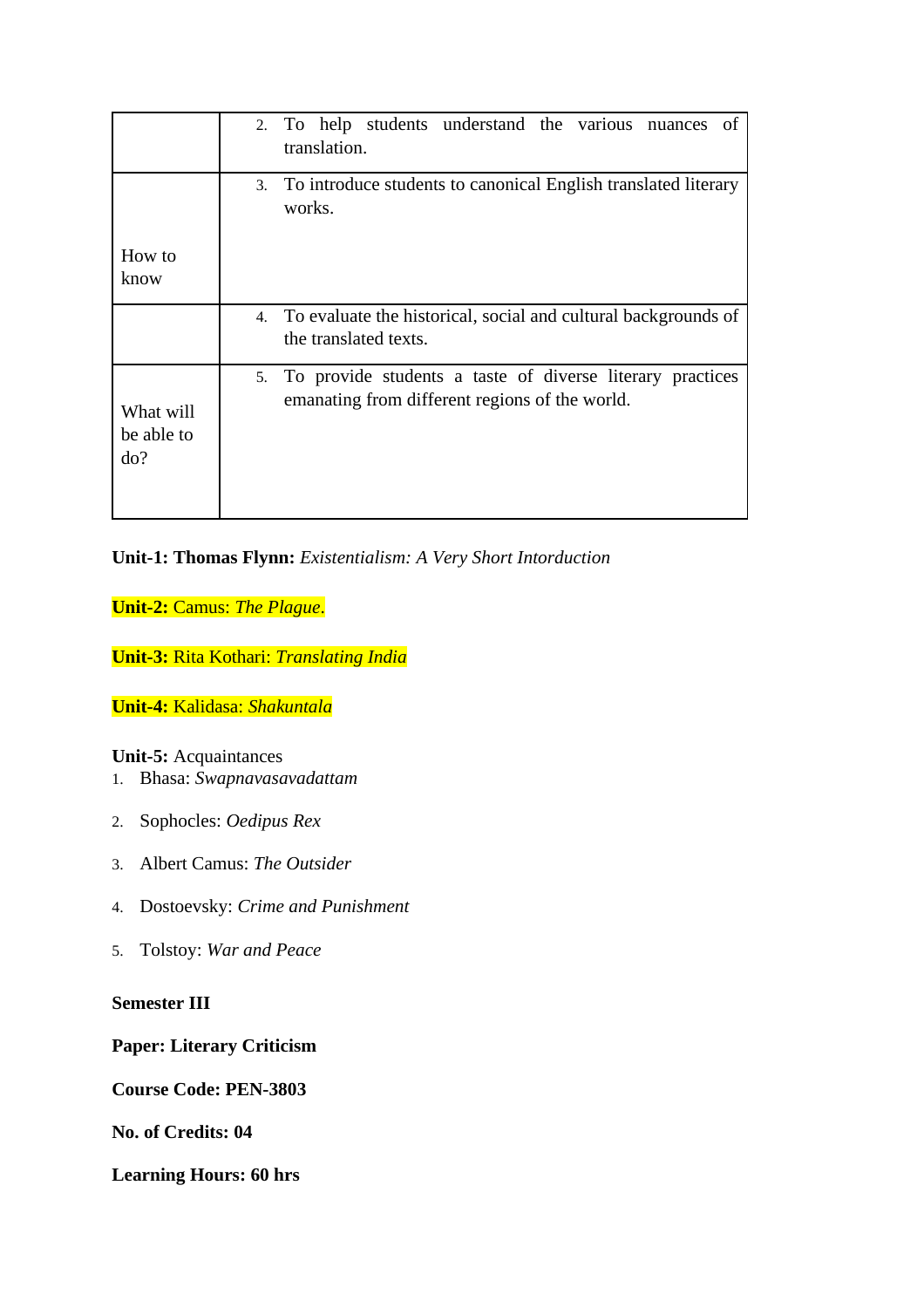| What to<br>know                | Identify the various characteristics that distinguish literary<br>1 <sup>1</sup><br>theory from literary criticism of the western and eastern<br>critical traditions. |
|--------------------------------|-----------------------------------------------------------------------------------------------------------------------------------------------------------------------|
|                                | Describe the various stages in the development of Literary<br>2.<br>Criticism and theory by understanding their development of<br>concepts                            |
| How to                         | Read and discuss prominent works and excerpts of Bharata<br>3.<br>muni, Stanley Fish, Jacqueline Rose, Chandra Talpade<br>Mohanty and Terry Eagleton.                 |
| know                           |                                                                                                                                                                       |
|                                | Distinguish selected literary terms and examine their<br>4.<br>evolution in the history of English literature.                                                        |
| What will<br>be able to<br>do? | Apply the principles of literary criticism and theory to<br>5.<br>selected literary texts and critique them from a specific<br>critical perspective.                  |
|                                | Assess the strengths and limitations of critics of differing<br>6.<br>times and traditions and examine their relevance to<br>contemporary literary studies.           |

**Unit-1:** *Natyashastra* Chapters 1 and 6 and Terry Eagleton: Literary Theory "Introduction"

**Unit-2:** Jacqueline Rose: *Peter Pan, or The Impossibility of Children's Fiction*

**Unit-3:** Chandra Talpade Mohanty: "Under Western Eyes: Feminist Scholarship and Colonial Discourses"

**Unit-4:** William Howarth: "Some Principles in Ecocriticism" in *The Ecocriticism Reader: Landmarks in Literary Ecology,* eds. Cheryll Glotfelty and Harold Bloom, pp. 69-91

# **Unit-5: Acquaintances (terms)**

1. Post-Structuralism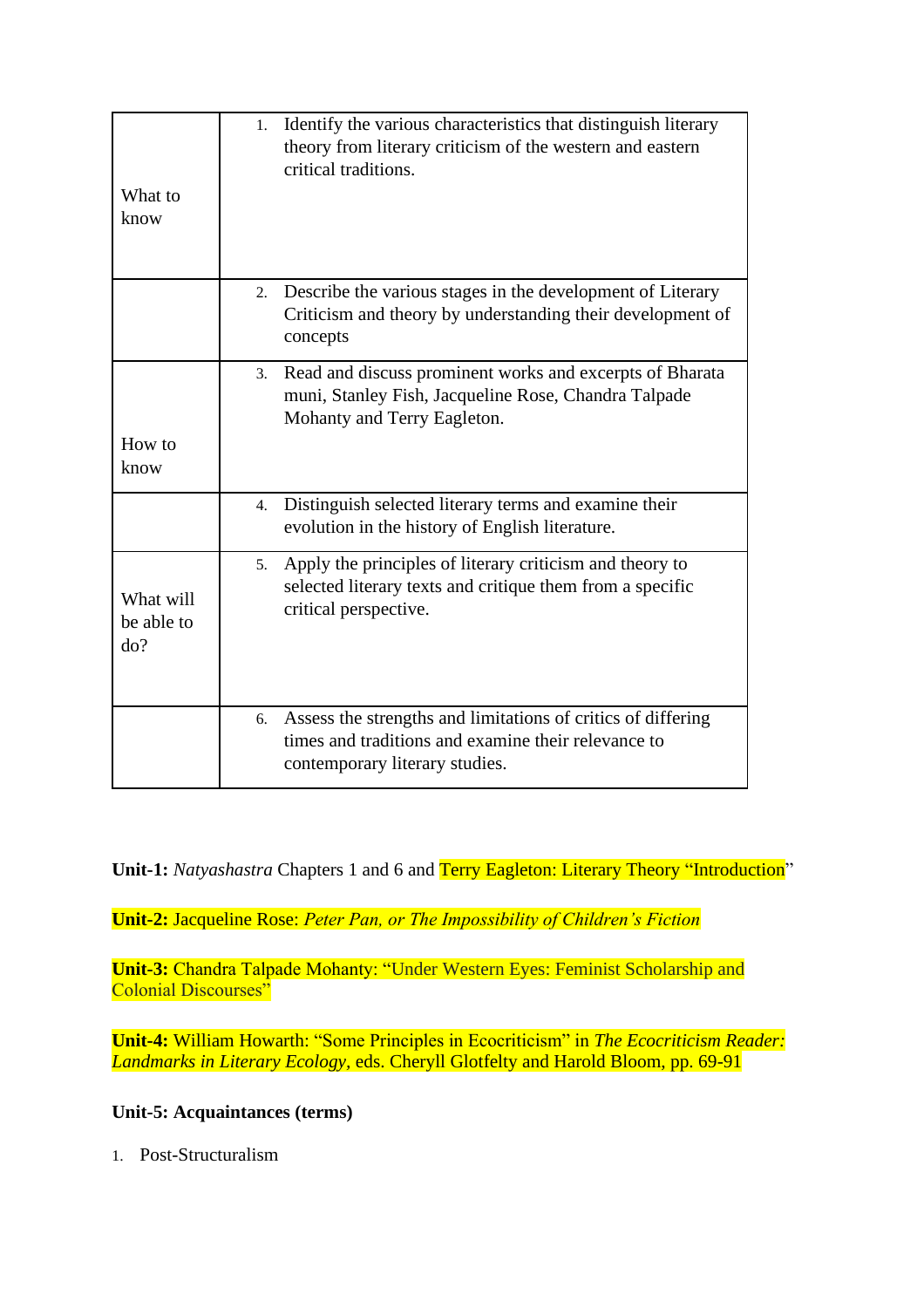- 2. Psychoanalysis
- 3. The Chicago School
- 4. The Geneva School
- 5. Post-Modernism

# **Semester III**

# **Paper: Postcolonial Literature**

# **Course Code: PEN-3804**

### **No. of Credits: 04**

## **Learning Hours: 60 hrs**

| What to<br>know                | 1. To analyze how race, gender, language, diaspora, culture,<br>history, nation and identity are presented and problematised<br>in the literary texts. |
|--------------------------------|--------------------------------------------------------------------------------------------------------------------------------------------------------|
|                                |                                                                                                                                                        |
|                                | To understand the relationship between Great Britain and the<br>2.<br>colonized nations.                                                               |
|                                | To evaluate key postcolonial authors and texts in their<br>3.<br>historical and cultural contexts.                                                     |
| How to<br>know                 |                                                                                                                                                        |
|                                | To explain key terms associated with postcolonial literature.<br>4.                                                                                    |
|                                | To facilitate a discourse on postcolonial parameters.<br>5.                                                                                            |
| What will<br>be able to<br>do? |                                                                                                                                                        |

# **Unit-1: Postcoloniality**

*The Postcolonial Studies Reader*: 'Post-Colonial Literatures', Appiah, Fanon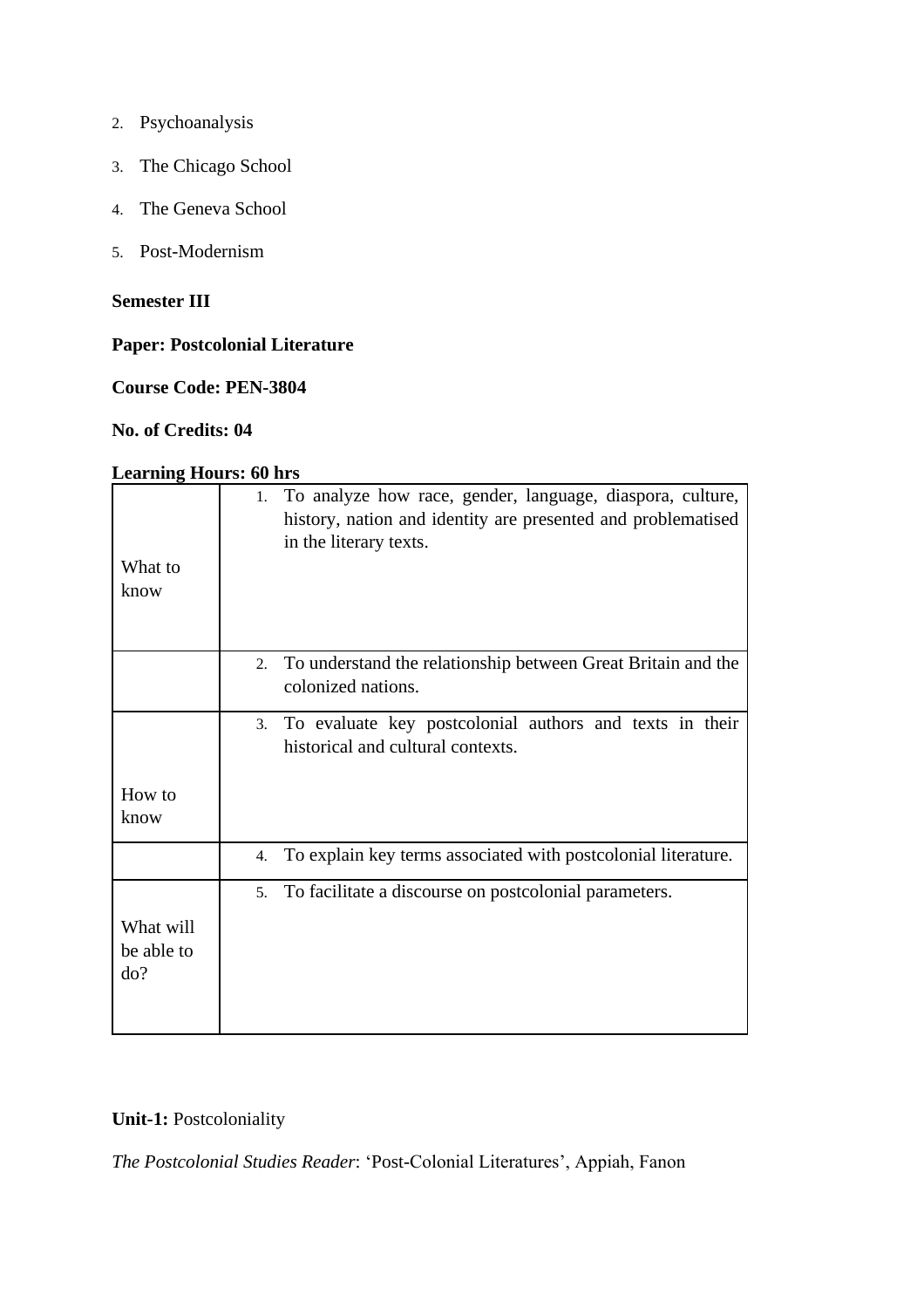# **Unit-2:** Achebe: *Things Fall Apart*

**Unit-3:** Cesaire: "Discourse on Colonialism"

**Unit-4:** Conrad: *Heart of Darkness*

**Unit-5:** Acquaintances

- 1. Orientalism
- 2. Hegemony
- 3. Hybridity
- 4. Intersectionality
- 5. Homonationalism

## **Semester III**

# **Paper: South-Asian Diasporic Writing Course Code: PEN-3805B**

### **No. of Credits: 04 Learning Hours: 60 hrs**

| What to<br>know                | 1. To understanding the relationship between diaspora, location,<br>history and geography with South Asian literature.                      |
|--------------------------------|---------------------------------------------------------------------------------------------------------------------------------------------|
|                                | To interpret South Asian literary texts in the light of social,<br>2.<br>historical, political, and cultural contexts.                      |
|                                | dislocation, relocation, acculturation<br>validate<br>To.<br>and<br>$\mathfrak{Z}$ .<br>marginalization observed in South Asian literature. |
| How to<br>know                 |                                                                                                                                             |
| What will<br>be able to<br>do? | 4. To analyze the problems that diasporic identities face as<br>reflected in the South Asian works.                                         |

**Unit-1:** Bhabha: *The Location of Culture* (Selections)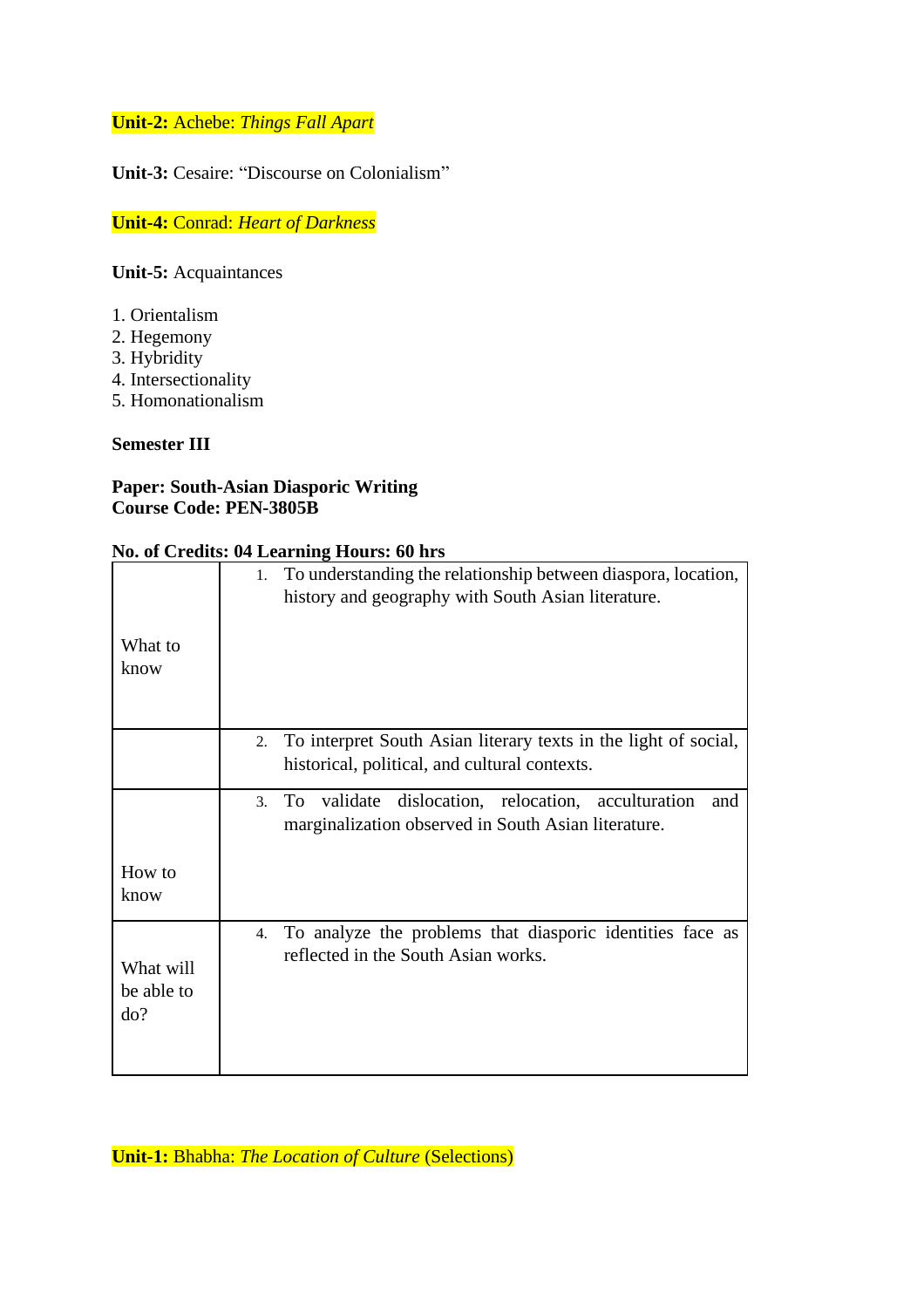**Unit-2:** Ghosh: "Diaspora in Indian Culture"

**Unit-3:** Rushdie: *Midnight's Children*

**Unit-4:** Adiga: *The White Tiger*

**Unit-5:** Acquaintances:

- 1. Rohinton Mistry: *Tales from Firozsha Baag*
- 2. Hanif Kureishi: "My Son the Fanatic"
- 3. Lahiri: *The Namesake*
- 4. Vikram Seth: *Golden Gate*
- 5. Mohsin Hamid: *The Reluctant Fundamentalist*

# **Semester III**

### **Seminar Paper**

# **Course Code: PEN-3806**

**No. of Credits: 04**

### **Learning Hours: 60 hrs**

Students can opt for either research paper or creative writing or translation

## **Semester IV**

**Paper: Special Author: T. S. Eliot**

**Course Code: PEN-4801**

## **No. of Credits: 04**

|                 | Identify the socio-historical circumstances that made T S<br>Eliot a leading figure of modern age. |
|-----------------|----------------------------------------------------------------------------------------------------|
| What to<br>know |                                                                                                    |
|                 |                                                                                                    |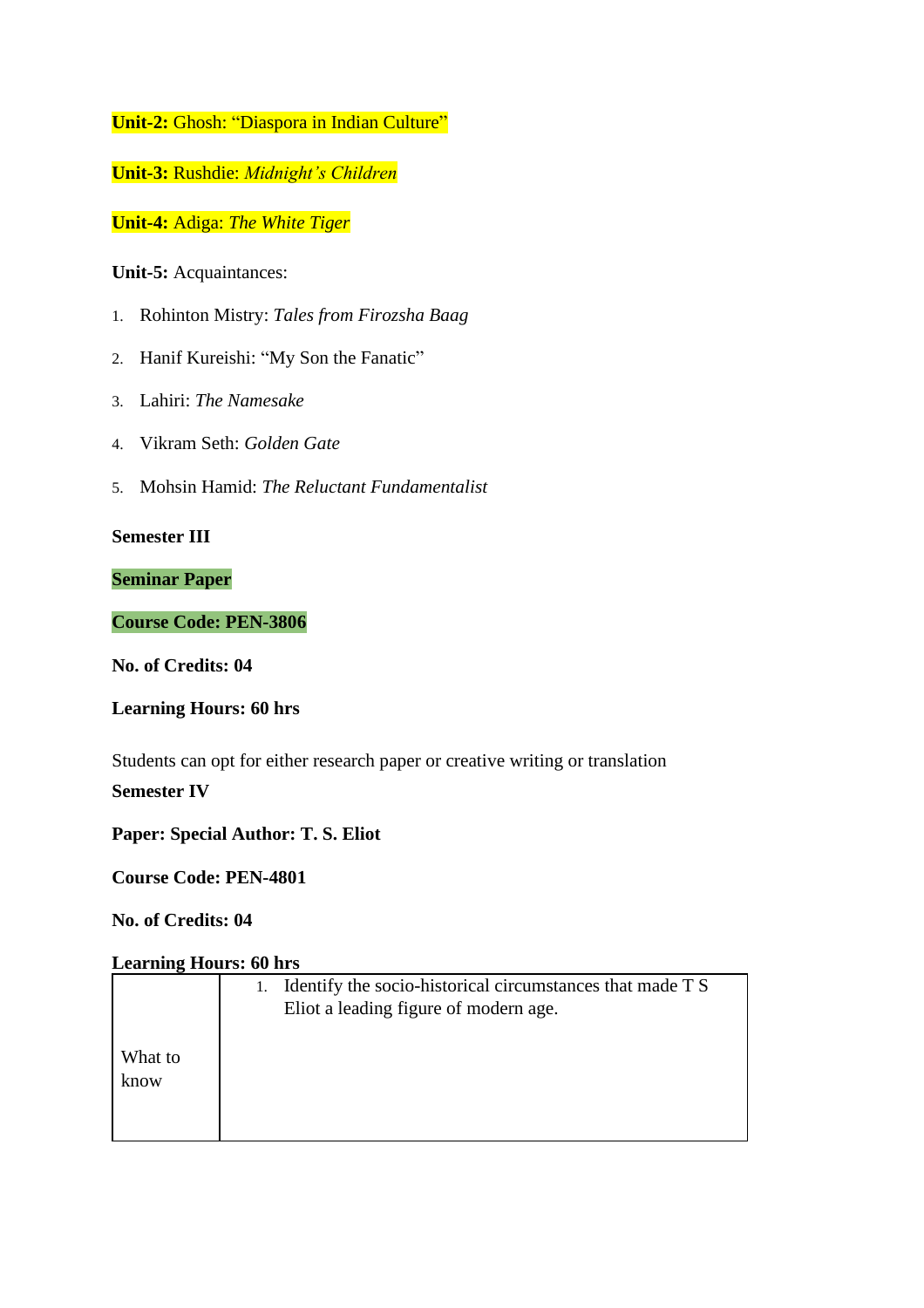|                                | Distinguish the salient features of poetic drama and<br>2.<br>modernist poetry.                                                          |
|--------------------------------|------------------------------------------------------------------------------------------------------------------------------------------|
|                                | Analyse Eliot's <i>Murder in the Cathedral</i> and compare its<br>3.<br>form and content with the characteristics of poetic drama.       |
| How to<br>know                 |                                                                                                                                          |
|                                | Appraise Eliot's poem The Waste Land as a representative<br>4.<br>poem of the modernist ethos and literary distinctness.                 |
| What will<br>be able to<br>do? | Formulate the factors responsible for the revival of poetic<br>5.<br>drama in the $20th$ century.                                        |
|                                | Evaluate the literary contribution of T S Eliot in the modern<br>6.<br>age and justify his legacy as a trend-setter in literary history. |

# **Unit-1:** Poetic Drama.

**Unit-2:** *Murder in the Cathedral.*

**Unit-3:** "Tradition and the Individual Talent"

**Unit-4: "**The Waste Land"

**Unit-5:** Acquaintances

- 1. Synge: *Riders to the Sea*
- 2. Pound: "The Cantos"
- 3. Yeats: "Sailing to Byzantium"
- 4. Faulkner: *The Sound and the Fury*
- 5. J. M. Barrie: *Peter Pan*

### **Semester IV**

# **Paper: Gender and Literature**

**Course Code: PEN-4802**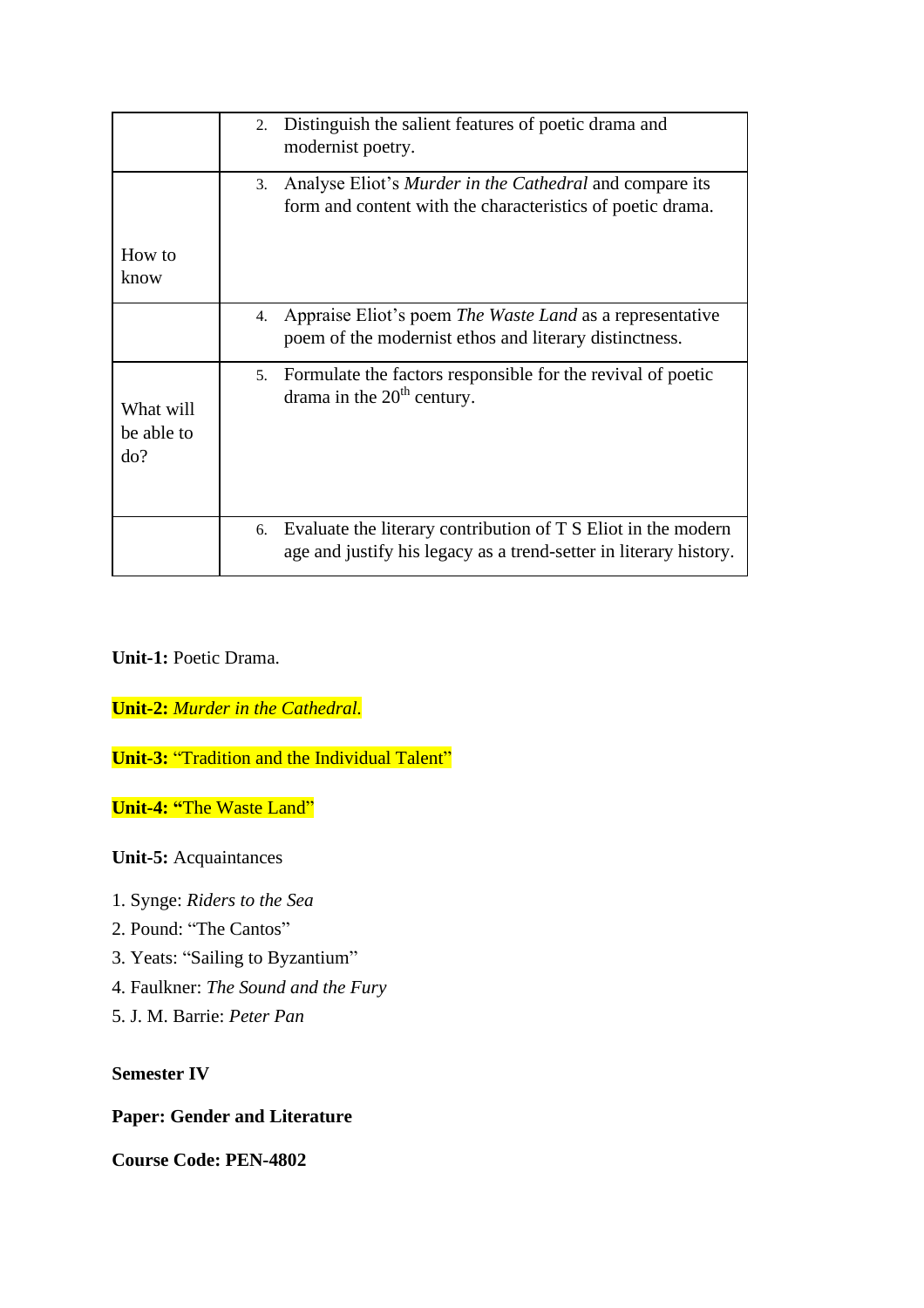### **No. of Credits: 04**

### **Learning Hours: 60 hrs**

| What to<br>know                | 1. To analyze the relationship of gender and literary expression<br>and experience.             |
|--------------------------------|-------------------------------------------------------------------------------------------------|
|                                |                                                                                                 |
|                                | To encourage students to critically respond to the texts.<br>2.                                 |
|                                | To examine the concepts of gender and sexuality through the<br>3.<br>texts.                     |
| How to<br>know                 |                                                                                                 |
|                                | 4. To reflect historical, social, cultural and political influences<br>on gender and sexuality. |
| What will<br>be able to<br>do? | To introduce students to prominent literary works that<br>5.<br>highlight gender and sex.       |

# **Unit-1:** Gillman: "The Yellow Wallpaper"

**Unit-2:** Spivak: "Three Women's Text and a Critique of Imperialism"

**Unit-3:** *The Truth about Me: A Hijra Life Story.* by A. Revathi

**Unit-4:** Butler: "Introduction" to *Gender Trouble*

**Unit-5:** Acquaintances

- 1. Jeanette Winterson: *Sexing the Cherry*
- 2. Virginia Woolf: "The New Dress"
- 3. Caryl Churchill: *Top Girls*
- 4. Ruth Vanita and Saleem Kidwai (editors): *Same-Sex Love in India*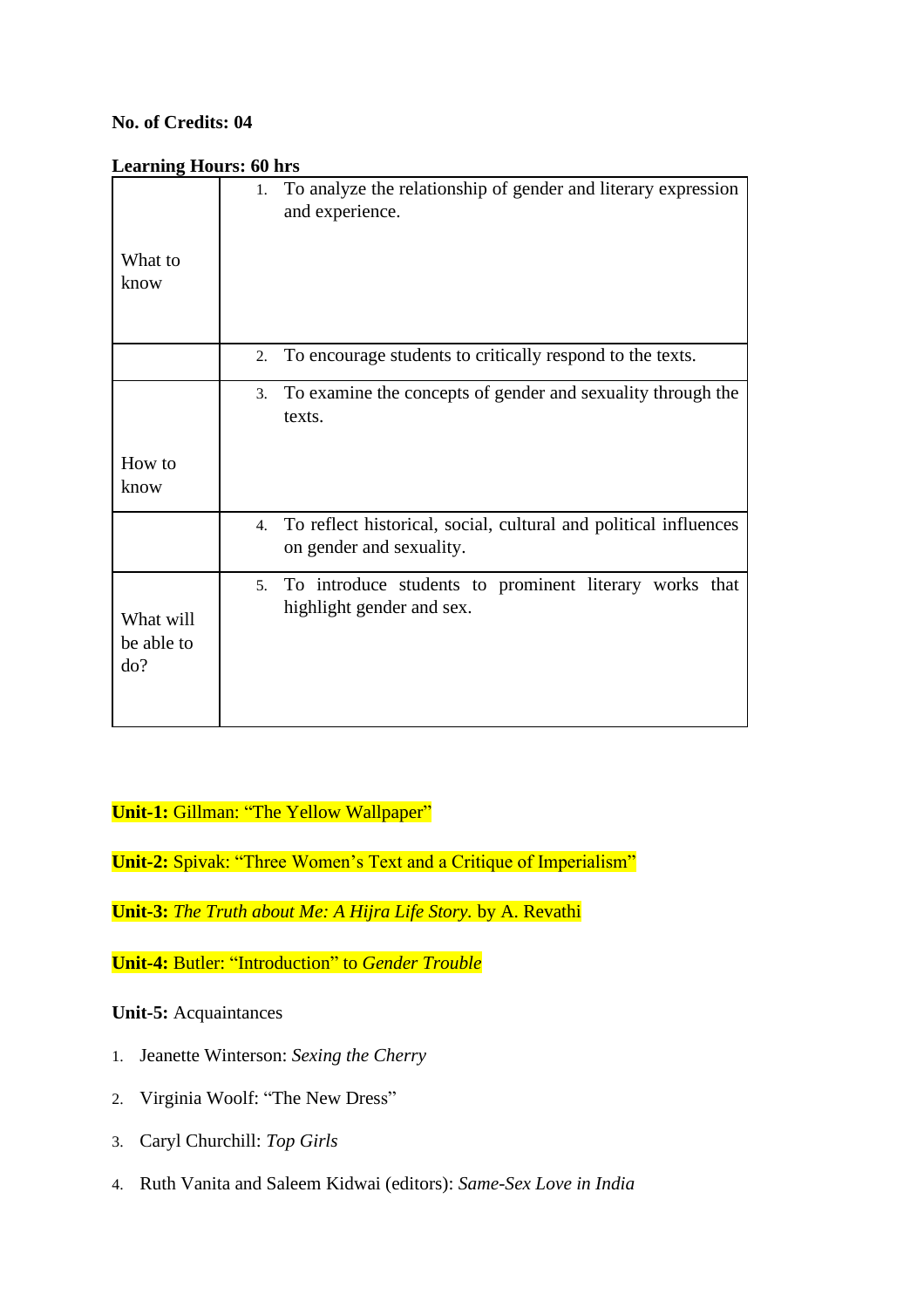5. Toni Morrison: *Sula*

## **Semester IV**

**Paper: Contemporary Theory**

**Course Code: PEN-4803**

# **No. of Credits: 04**

#### **Learning Hours: 60 hrs**

|                                | Identify the various characteristics that distinguish literary<br>1.<br>theory of the American, French and Russian critical<br>traditions.                  |  |  |  |  |  |
|--------------------------------|-------------------------------------------------------------------------------------------------------------------------------------------------------------|--|--|--|--|--|
| What to<br>know                |                                                                                                                                                             |  |  |  |  |  |
|                                | Describe the various stages in the development of Literary<br>2.<br>theory by understanding their development of concepts                                   |  |  |  |  |  |
|                                | Read and discuss prominent works and excerpts of Bharata<br>3.<br>muni, Michel Foucault, Jacques Derrida, Elaine Showalter<br>and Mikhail Bakhtin.          |  |  |  |  |  |
| How to<br>know                 |                                                                                                                                                             |  |  |  |  |  |
|                                | Distinguish selected literary terms and examine their<br>4.<br>evolution in the history of English literature.                                              |  |  |  |  |  |
| What will<br>be able to<br>do? | Apply the principles of literary criticism and theory to<br>5.<br>selected literary texts and critique them from a specific<br>critical perspective.        |  |  |  |  |  |
|                                | Assess the strengths and limitations of critics of differing<br>6.<br>times and traditions and examine their relevance to<br>contemporary literary studies. |  |  |  |  |  |

**Unit-1:** Foucault: "'What is an Author?" and Bakhtin: "Discourse in the Novel"

**Unit-2: Derrida: "Structure, Sign, and Play in the Discourse of the Human Sciences"**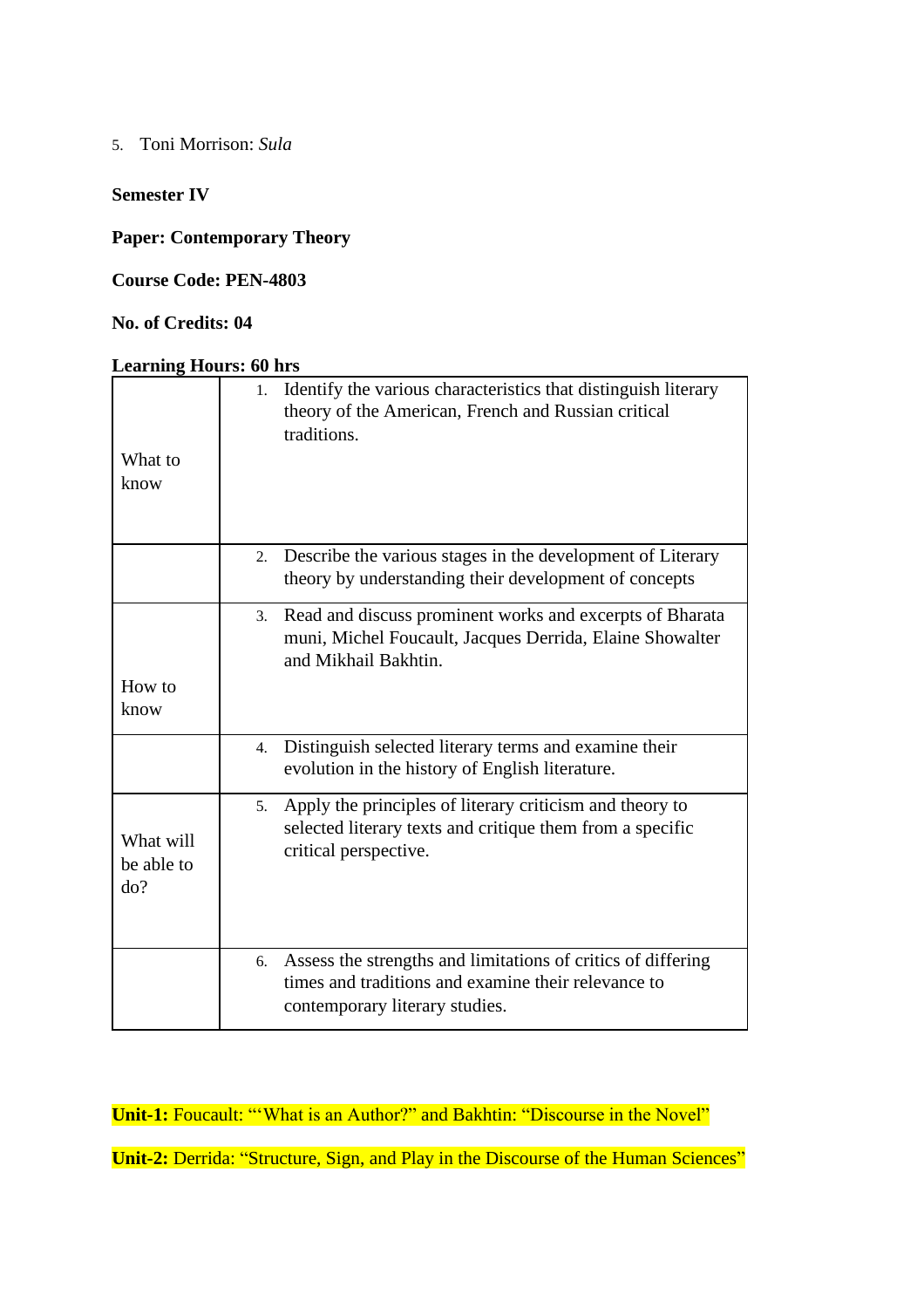# **Unit-3:** Showalter: "Feminist Criticism in the Wilderness"

**Unit-4:** Lennard J Davis, "Constructing Normalcy: The Bell Curve, the Novel, and the Invention of the Disabled Body in the 19<sup>th</sup> Century" in *The Disability Studies Reader*, ed. Lennard J Davis, pp. 3-16.

# **Unit-5:** Acquaintances

- 1. New Criticism
- 2. Marxism
- 3. Annihilation of Caste
- 4. Minority Discourses
- 5. Eco-Feminism

### **Semester IV**

# **Paper: Literature and Other Art Forms**

### **Course Code: PEN-4804**

# **No. of Credits: 04**

| What to<br>know                | To examine the relationship between literature and various<br>1.<br>other art forms viz. sculpture, painting, cinema, theatre and<br>dance. |
|--------------------------------|---------------------------------------------------------------------------------------------------------------------------------------------|
|                                | To understand the merits of adaptation and the factors that<br>2.<br>undermine it.                                                          |
|                                | To assess the script of My Beautiful Laundrette and its film<br>3.<br>rendition.                                                            |
| How to<br>know                 |                                                                                                                                             |
|                                | To technically evaluate the poem "The Blessed Damozel".<br>4.                                                                               |
| What will<br>be able to<br>do? | To acquaint students with numerous arts from different<br>5.<br>nations, hitherto unknown to them.                                          |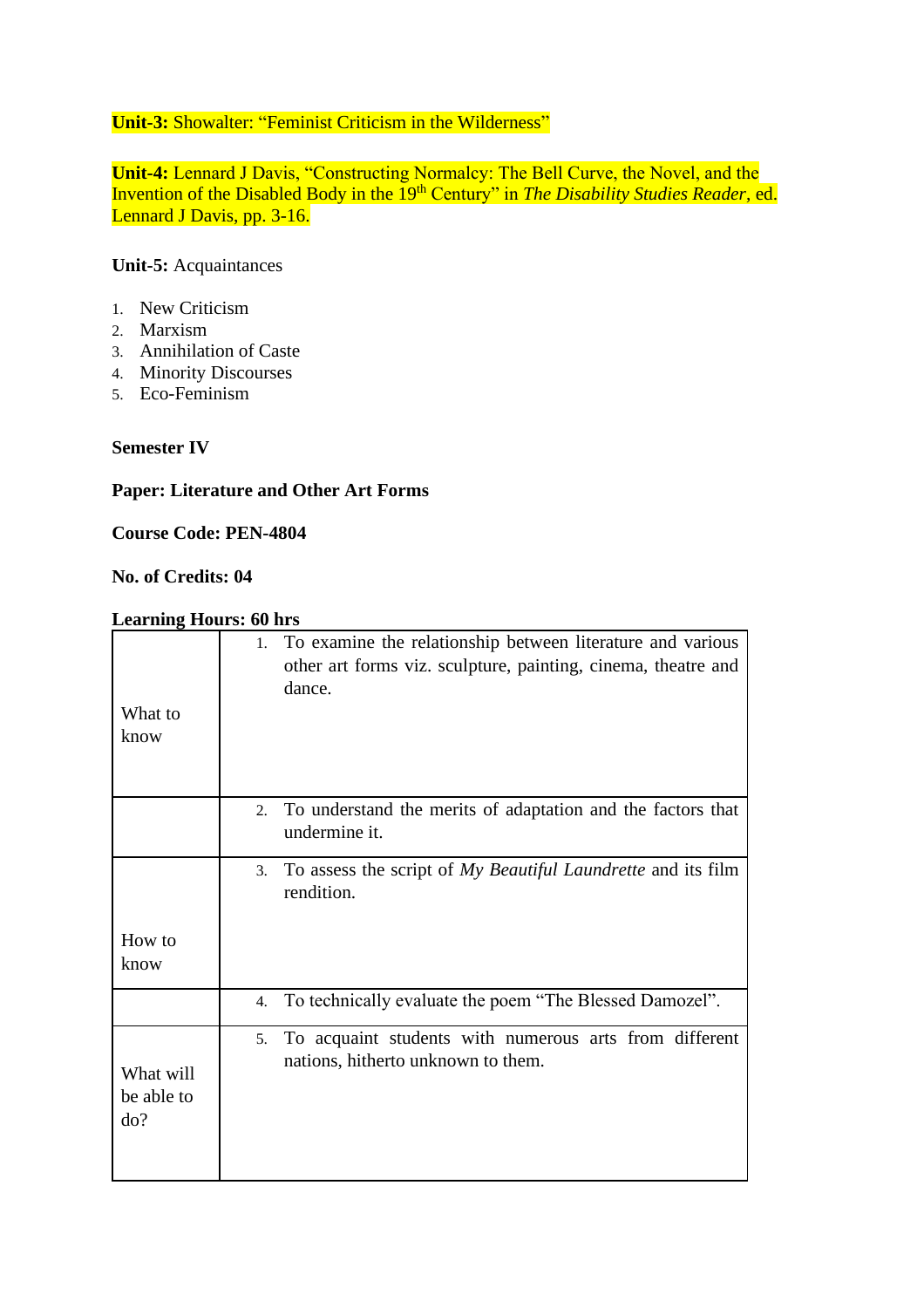**Unit-1:** Scott James: *The Making of Literature* Chapter 17 "Poetry and Painting"

**Unit-2:** *Robert Stam and Alessandra Raengo (editors): Literature and Film: A Guide to the Theory and Practice of Adaptation* and *My Beautiful Launderette* (text and movie)

**Unit-3:** Rossetti: "The Blessed Damosel" (Painting and Poem)

**Unit-4:** Krushnalal Mohanlal Zaveri: *Milestones in Gujarati Literature* (Garba, Ballad)

**Unit-5:** Acquaintances:

- 1. Shakespeare in Indian Cinema
- 2. What is Common to the Arts?
- 3. Literature and Painting
- 4. Literature and Cinema
- 5. Literature and Theatre

### **Semester IV Paper: Partition Literature**

**Course Code: PEN-4805B**

### **No. of Credits: 04**

| What to<br>know | 1. To examine the effects of the partition of British India in 1947<br>through social, historical, religious<br>and economic<br>perspectives. |
|-----------------|-----------------------------------------------------------------------------------------------------------------------------------------------|
|                 | 2. To assess the role of partition in the shaping of India and<br>Pakistan.                                                                   |
|                 | 3. To estimate the consequences of violence, trauma and<br>displacement due to partition.                                                     |
| How to<br>know  |                                                                                                                                               |
|                 | 4. To interpret texts and relate it to their socio-political contexts.                                                                        |